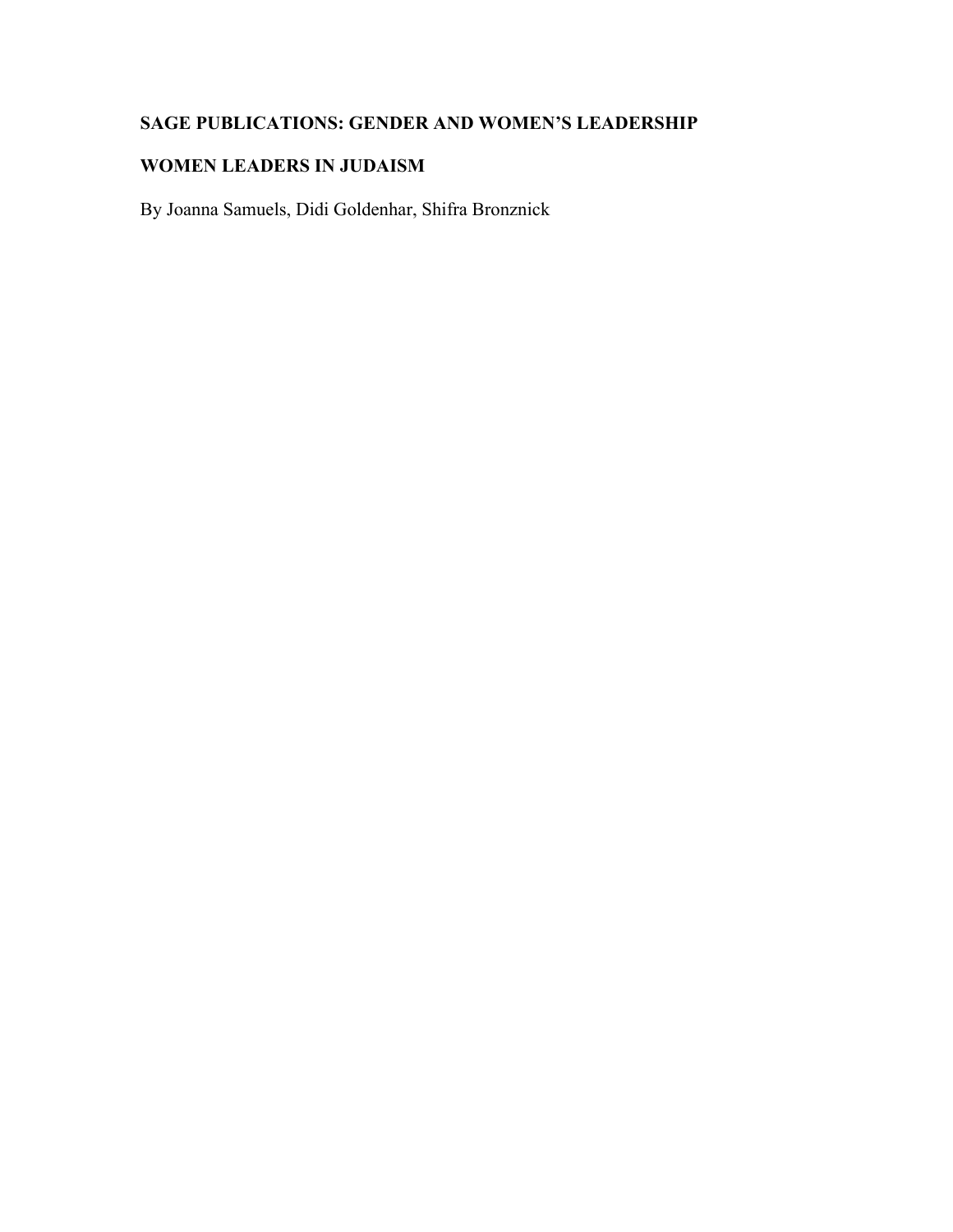# **SAGE PUBLICATIONS: GENDER AND WOMEN'S LEADERSHIP WOMEN LEADERS IN JUDAISM**

# **Introduction**

Judaism is a religion and also a form of ethnic identification. This chapter considers how Jewish women's leadership has been made manifest in the religious sphere and in the cultural, political and communal forms of Jewish people-hood in America.

The patriarchal nature of the Jewish religion limited women's roles to the domestic realm for many centuries. Religious law and social constructs prevented women from participating equally in prayer, ritual and learning. (Hyman) Starting in nineteenth century Europe, liberal Jewish communities allowed women to participate in secular and religious education. The emergent American Jewish community, populated first by German and later by Eastern European immigrants, started synagogues and created many organizations to acculturate and serve the needs of their co-religionists. Jewish women became active as volunteers, lay social workers and teachers. Individual Jewish women attained prominence in suffrage and the labor movement. For most of the twentieth century, women contributed as volunteers in the sisterhoods and auxiliaries of Jewish organizations led by men, and in new women-only organizations such as Hadassah and the National Council of Jewish Women where leadership opportunities were more abundant.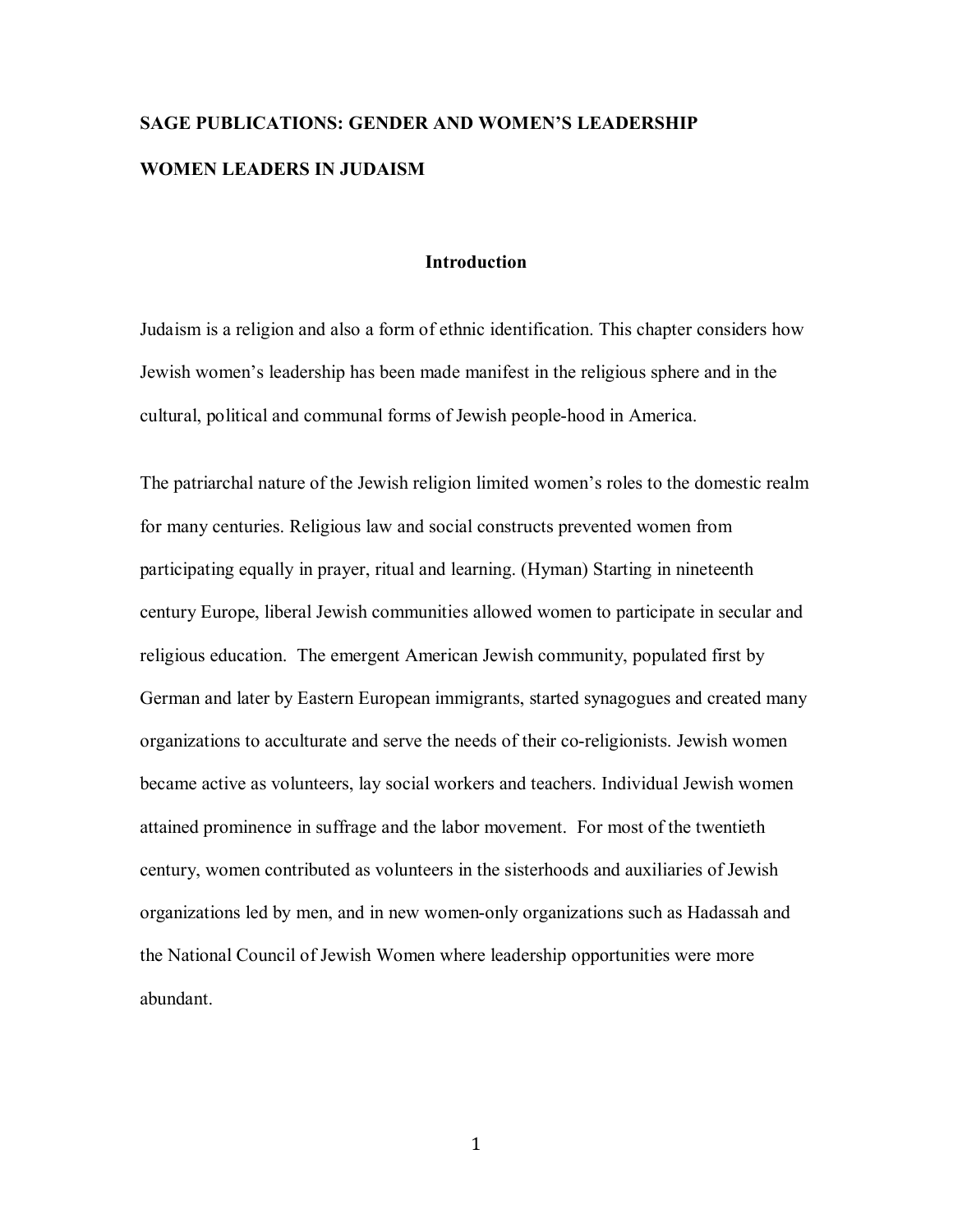Jewish feminism in the 1970's marked a sea change, reflecting social changes happening elsewhere in America. Jewish women questioned male-only hierarchies in religious leadership. This led to the ordination of women as rabbis in all but Orthodox denominations. Greater participation of women in religious life contributed to a renaissance of Jewish spirituality, with new rituals, publications and organizations inclusive of women's voices and perspectives.

Jewish communal organizations proved more resistant to gender equity. In the 1990's and early  $21<sup>st</sup>$  century, research studies documented gender inequalities throughout the mainstream American Jewish community. Women activists, rabbis and intellectuals started new ventures, institutes and archives to celebrate the history of American Jewish women, advance women's leadership and support inclusivity and diversity for lesbian and gay Jews, Jews of color and the next generation. Jewish women in America now have a broad array of choices for achieving leadership, both within and outside the Jewish community. The effort to expand access for women has been interwoven with creative initiatives to transform the Jewish community. Even Orthodox women, whose roles in public ritual life are proscribed by traditional interpretations of Jewish law, have experienced advancement in communal and social roles.

# **Women in the Jewish Religion**

As one of the world's major religions, Jews have created texts, rituals, and life cycle events over 3,500 years that continue to inform religious practice in modern times.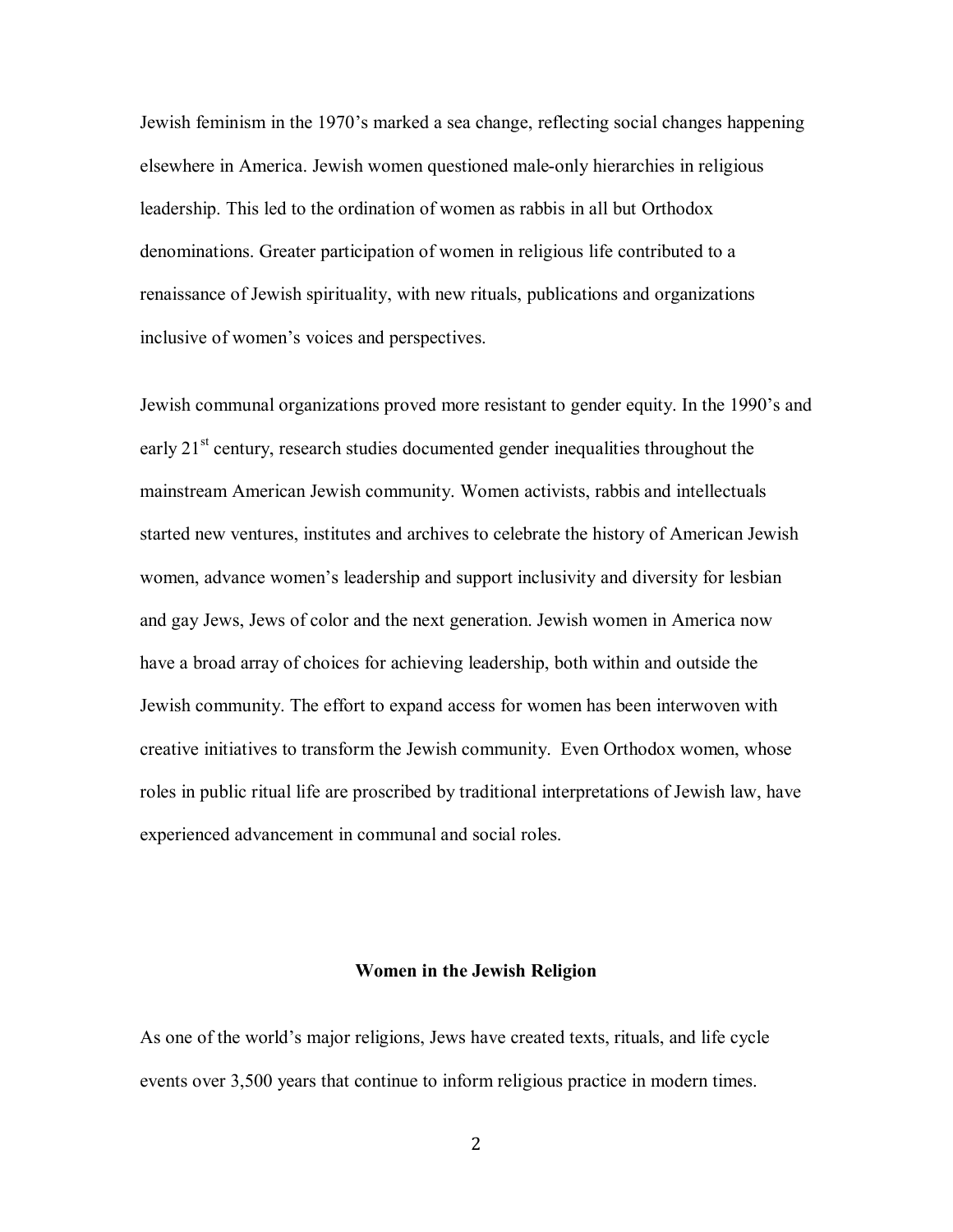Every week in the synagogue, Jews read a portion of the Old Testament. Even in the 2lst century, Jews who want to be considered "literate" are expected to be fluent in the Old Testament, the foundation of Jewish knowledge, and in the Talmud, the repository of Jewish scholarship, laws, ethics and history. These ancient texts tell the story of the Jewish people largely through the vision and leadership of men.

Traditional interpretations of Jewish law (*halakha*) limited the role of women in most public ritual and teaching, preventing them from serving as rabbis, cantors (leaders of public prayer), and scholars. Judaism was shaped and transmitted from generation to generation by male rabbis, educators and scholars. Communal norms, grounded in Jewish tradition, also constrained women from professional and lay leadership.

# *Prayer, Ritual and Leadership*

Jewish religious life is now comprised of four major "movements"– Orthodox, Conservative, Reform, and Reconstructionist. Each movement oversees its own synagogues and seminaries and determines how Jewish law and tradition can be interpreted.

Rabbis function as the spiritual and intellectual leaders of the Jewish community. It was not until 1972 that the first woman was ordained as a Reform Rabbi and in 1983, a Conservative rabbi. In the Orthodox denomination, the most traditional of the religious streams, women still cannot be ordained as rabbis.

Women are now assuming leadership roles as rabbis and in the administration and academics of the seminaries. This was not always the case. Until the  $20<sup>th</sup>$  century, as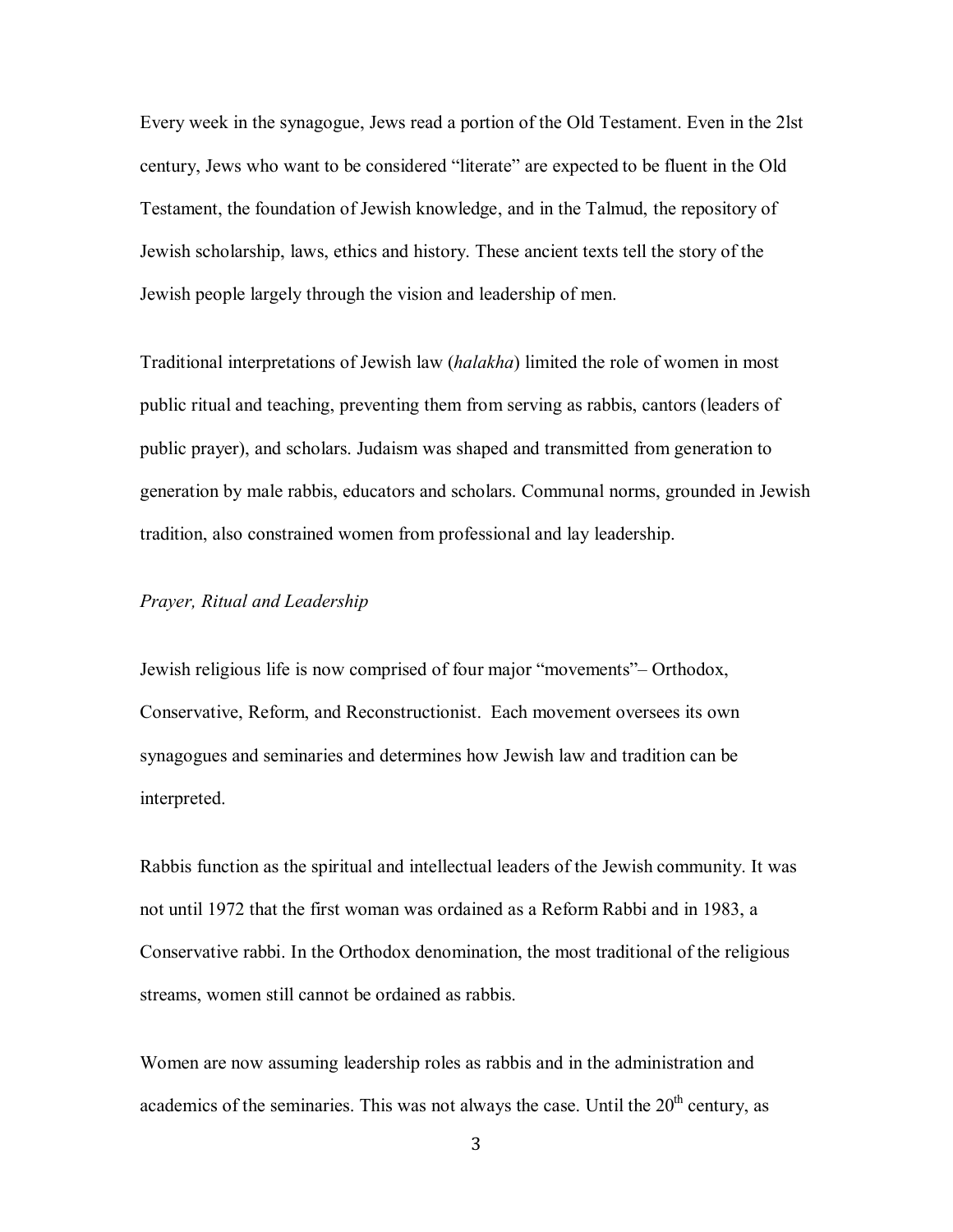noted by historian Paula Hyman in *Gender and Assimilation in Modern Jewish History: The Role and Representation of Women (1995)*, participation for women in public religious practice was extremely limited. Public prayer and study "constituted the heart and soul of traditional Judaism and they were the pursuits almost exclusively of men." Women were relegated to separate quarters in the balcony or on the sidelines of the synagogue.

# **Women as Leaders in Modern Jewish History**

# *Gender Roles – Traditional and Complex*

The specific character of Jewish gender roles in modern Jewish history influenced perspectives on domestic, religious, and community leadership. Because of anti-Semitism, Jewish men were limited as to where they could live and how they could earn a living. As described by Hyman, this disenfranchisement led to a culture in which Jewish men "expressed their masculinity in the synagogue and in the house of study, not on the battlefield and not through the physical oppression of their women." Shunning the typical "manly" physical pursuits, Jewish men asserted their dominion over intellectual and spiritual studies.

#### *Wives, Mothers, and Breadwinners*

For Jews, the home was considered a safe haven from the persecution of the outside world. Jewish women were respected for their contribution to making Jewish homes, bearing children and contributing to the continuity of the Jewish people. (Hyman)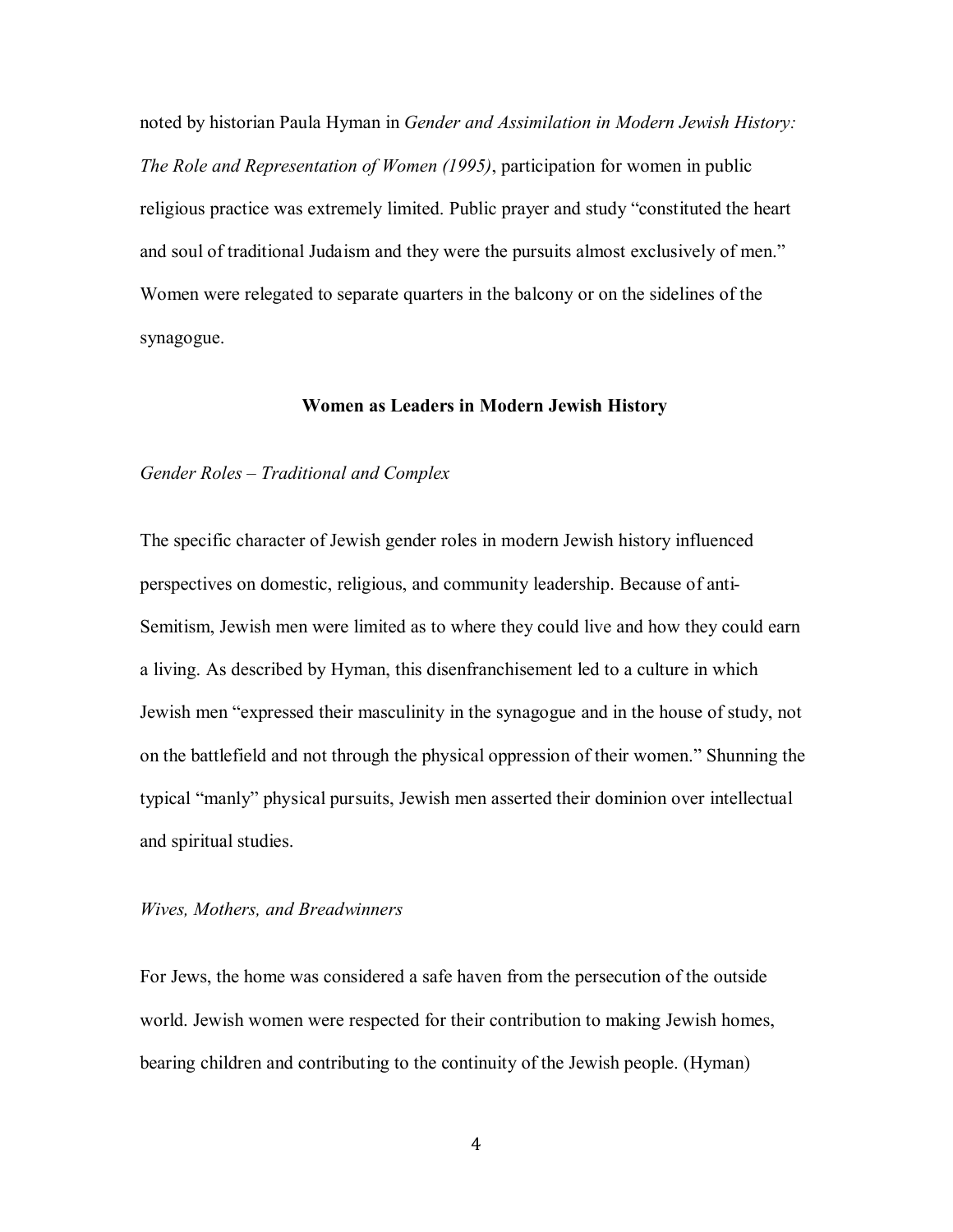Earning a living, however, was not alien to the Jewish woman's experience. In the most traditional Jewish environments, the poor *shtetls* of Eastern Europe, wives often worked alongside their husbands in small businesses. Some Jewish mothers were the sole providers, enabling their husbands to devote themselves fully to religious study. In the late nineteenth century, financial needs, as well as societal shifts meant that some nonreligious Jewish women left their village homes in Eastern or Central Europe to study or work in the cities.

#### *The Haskalah and Women's Education*

The Enlightenment of  $18<sup>th</sup>$  century Europe motivated educated, more prosperous Jews to seek acceptance in secular society. They adapted the principles of the Enlightenment to create their own Jewish "Haskalah." Jewish women in Germany took advantage of opportunities for secular and Jewish education during this period. Women and girls were permitted to study Biblical history, ethics and Jewish customs, albeit with a less rigorous curriculum than their husbands and brothers.

# **Immigration: Adaptation and Activism by Jewish Women**

Jews from Germany, Eastern Europe, and Russia emigrated to America starting in the early  $19<sup>th</sup>$  century. From 1820-1880, the first significant wave of Jewish immigration brought between 100,000 - 200,000 Jews to America, mostly from Germany. The next waves of immigration, from 1880-1920 brought a much larger influx of Jews, most of them poor, fleeing from religious persecution in Eastern Europe and Russia. By 1927, there were 4.2 million Jews in the United States.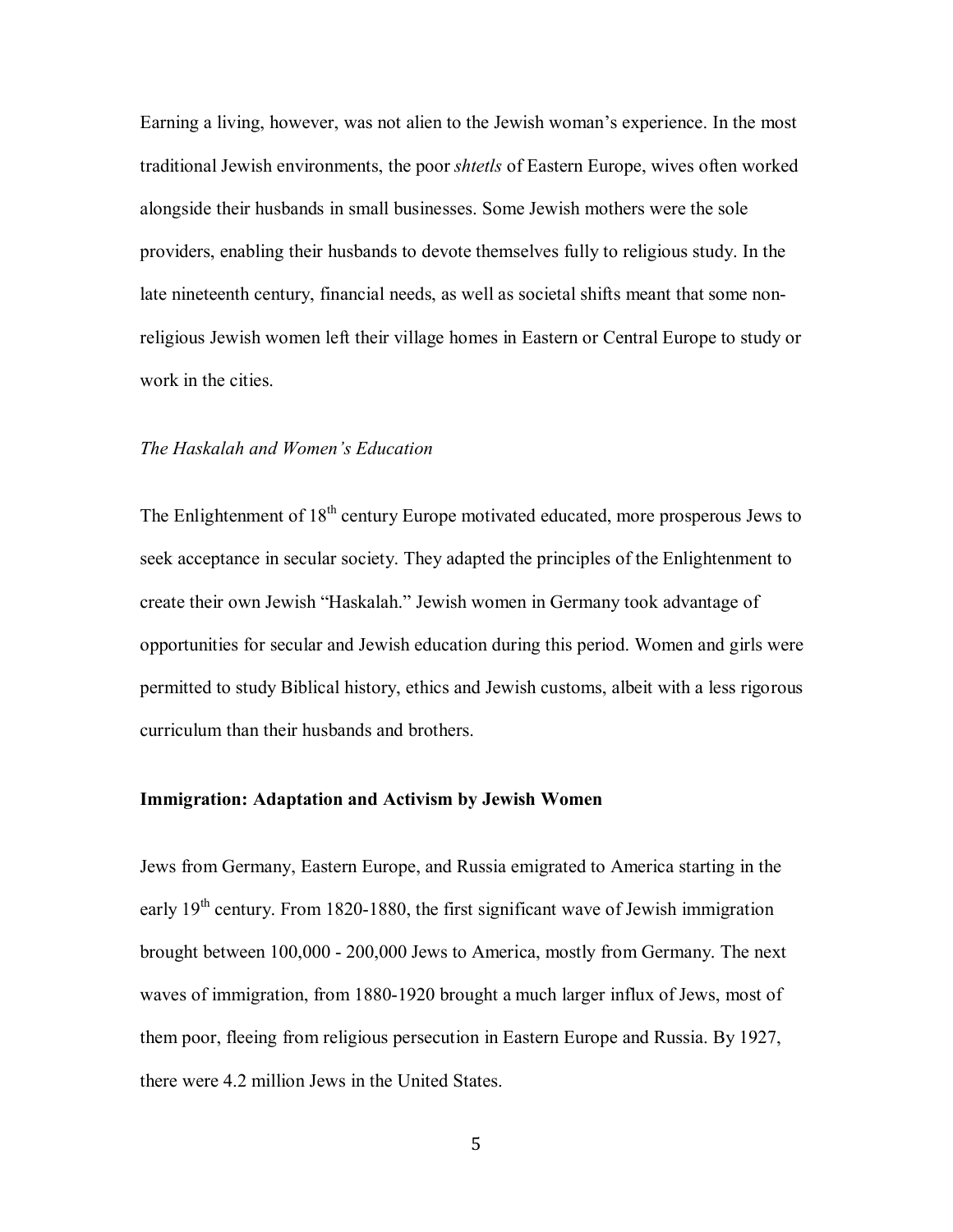From their start in America, Jewish women became active as volunteers, workers and activists. Some Jewish women became prominent in social and political movements. Many more pursued volunteerism in the women's auxiliaries of Jewish religious and communal organizations.

# *Jewish Women's Volunteer Activism*

As the earliest generations of Jewish women entered the American middle class, they became involved in volunteer social work. Rebecca Gratz, whose father had emigrated from Germany established the first Female Hebrew Benevolent Society in 1819 to take care of sick, impoverished and dying women in Philadelphia. Gratz also founded the Sunday School movement in 1838, to teach American Jewish children, most of whom attended public school, the basics of their own religion. The organizational activism of Philadelphia's Jewish women became a model for Jewish women in many other American cities.

As Karla Goldman writes in *Beyond the Synagogue Gallery: Finding a Place for Women in American Judaism (2001)*, Jewish women in Reform congregations, departing from traditional practice, moved from the gallery to family pews. Because worship was positioned as the single purpose for Reform synagogues, women's volunteerism was minimized until later in the nineteenth century, when the growing needs of struggling Jewish immigrants offered Jewish women of greater means an important and imperative avenue of service. The informal social work system of the emergent American Jewish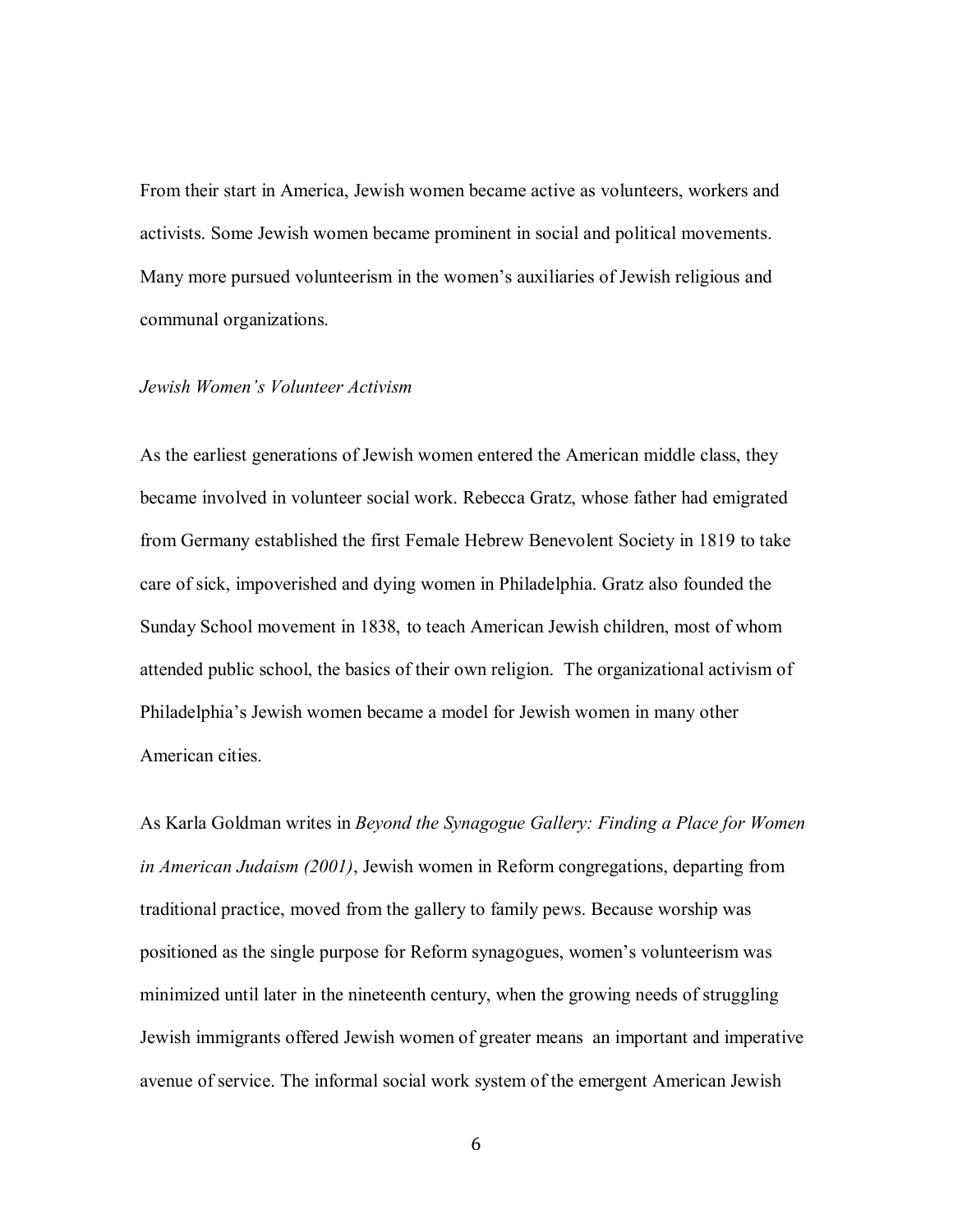community engaged both men and women but especially influenced women by giving them greater access to public life through volunteerism.

Within Reform synagogues, women founded their own organizations, known as sisterhoods. In 1913, the National Federation of Temple Sisterhoods was formed, conferring a new level of status on women's groups within Reform congregations. The Women's League of Conservative Judaism, founded in 1918, offered a similar network for women's groups in Conservative synagogues. These women's organizations, focused upon the needs of local synagogues, did much to expand and redefine the social and ritual life of American Judaism.

# *Activists, Unionists, and Radicals*

Jewish women figured prominently in American social movements of the late nineteenth century and early twentieth century, including suffrage and workers' rights. In 1848, Ernestine Rose, a Polish Hasidic rabbi's daughter and a leading abolitionist and suffragist, made a stirring speech at the Seneca Falls Convention for women's emancipation. Emma Goldman, an immigrant from Kovno, Lithuania spent her life as an activist, championing such causes as anarchism, pacifism, and birth control.

In 1900, The International Ladies' Garment Workers' Union was founded by eleven Jewish men. Yet it was a Jewish woman, Clara Lemlich, who galvanized, "The Uprising of the 20,000" in 1909, one of the earliest strikes built upon the interests and activism of women. The infamous and horrific Triangle Shirtwaist Fire of 1914, which killed 146 Jewish and Italian young women, broke the barriers for participation of women as central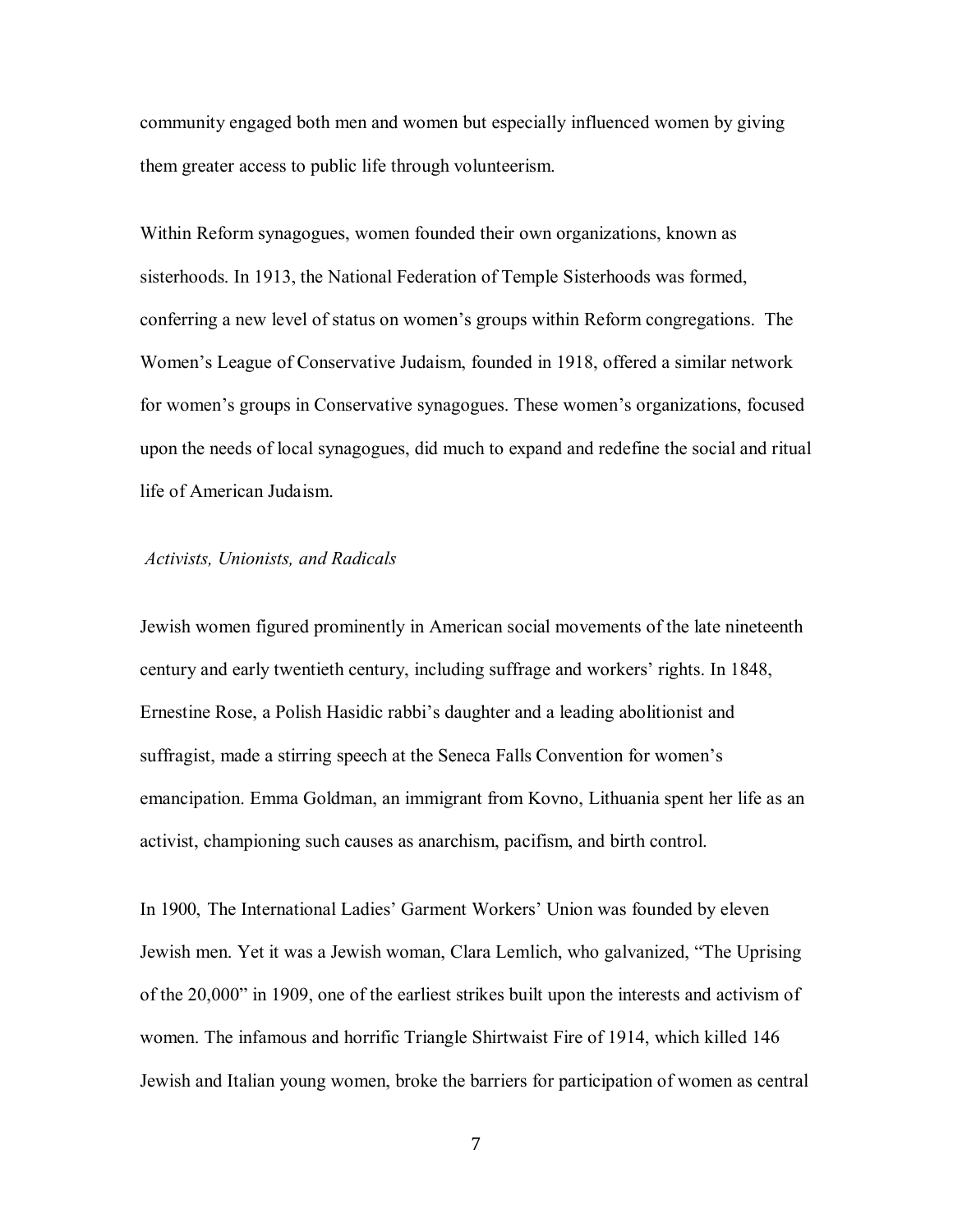activists in the union. However, women rarely were to be invited into the union's senior leadership.

Many of these Jewish women had come to America to escape poverty and anti-Semitism in Eastern Europe. Some female radicals had been educated in Europe and had been active in socialist groups before emigrating. Unlike the more well-to-do German Jewish women who had emigrated earlier, many of these immigrant women became factory workers in the booming industrial economy and joined the labor movement. Others, as wives and mothers, helped to support their families by taking in boarders, doing piecework, and managing the household resources.

# *Jewish Women Start Independent Women-Only Organizations*

Jewish women also established new, women-only Jewish organizations. The National Council of Jewish Women (NCJW) was founded in 1893 at the Parliament of Religions in Chicago when women, prevented from participating in the Jewish program, hosted their own Congress; this was the first gathering of Jewish women from across the country. At first, the NCJW provided Jewish education to their members and supported their social and philanthropic work; the organization later focused on national social policy and legislation related to women's issues. Hadassah, founded by Henrietta Szold in 1912, was dedicated to supporting Jewish settlement in Palestine, and eventually to building the state of Israel. Hadassah's unprecedented success in organizing and fundraising amplified the American voice for Zionism, the movement rooted in the commitment to establishing and a national homeland for Jews in Palestine .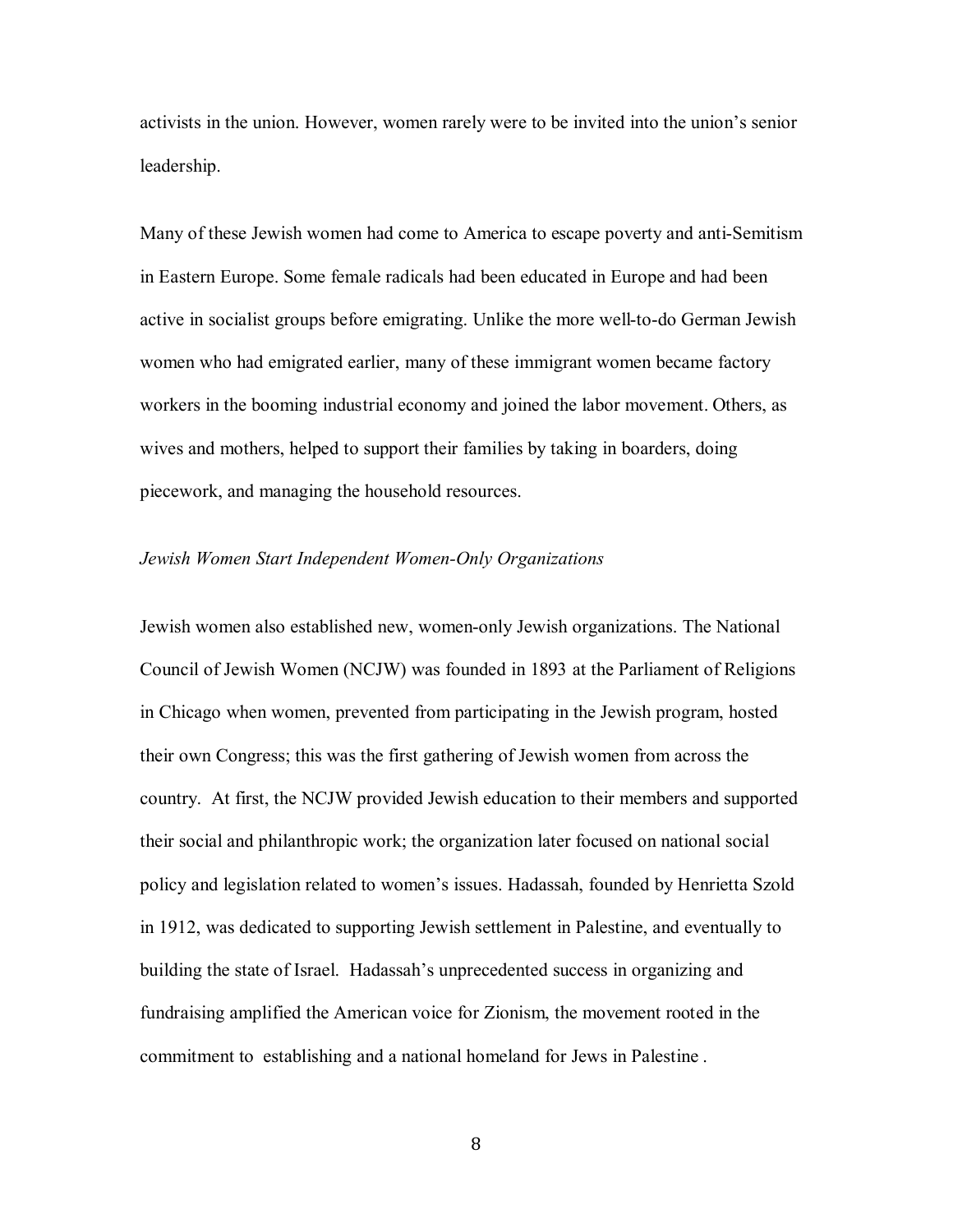The NCJW and Hadassah became influential institutions, engaging Jewish women nationwide in volunteerism and advocacy. Women demonstrated their leadership by mobilizing their peers in large numbers through local, chapter-based organizations. They gained practical skills in fundraising, public speaking and political action.

By the mid-twentieth century, the American Jewish community had created many national organizations devoted to politics, Zionism, community relations, public policy, Jewish religion, and combating anti-Semitism, in addition to the nationwide federation system. On the local level, Jews created community centers, social service agencies, and cultural groups, in addition to synagogues.

Many of these organizations, recognizing the impact of the National Council of Jewish Women, Hadassah and the National Federation of Temple Sisterhoods, created women's auxiliaries to harness women's volunteer energy. The establishment of these auxiliaries offered more opportunity for women's visibility and public voice. However, the Jewish male leadership invited women into their organizations as supportive volunteers, not as decision makers.

# **Turning the Gender Lens on Jewish Leadership**

# **Jewish Feminism**

During the 1960's and 1970's, the American Jewish community was influenced by the larger American context, particularly by President Kennedy's spirit of civic engagement, the civil rights movement, and the women's movement.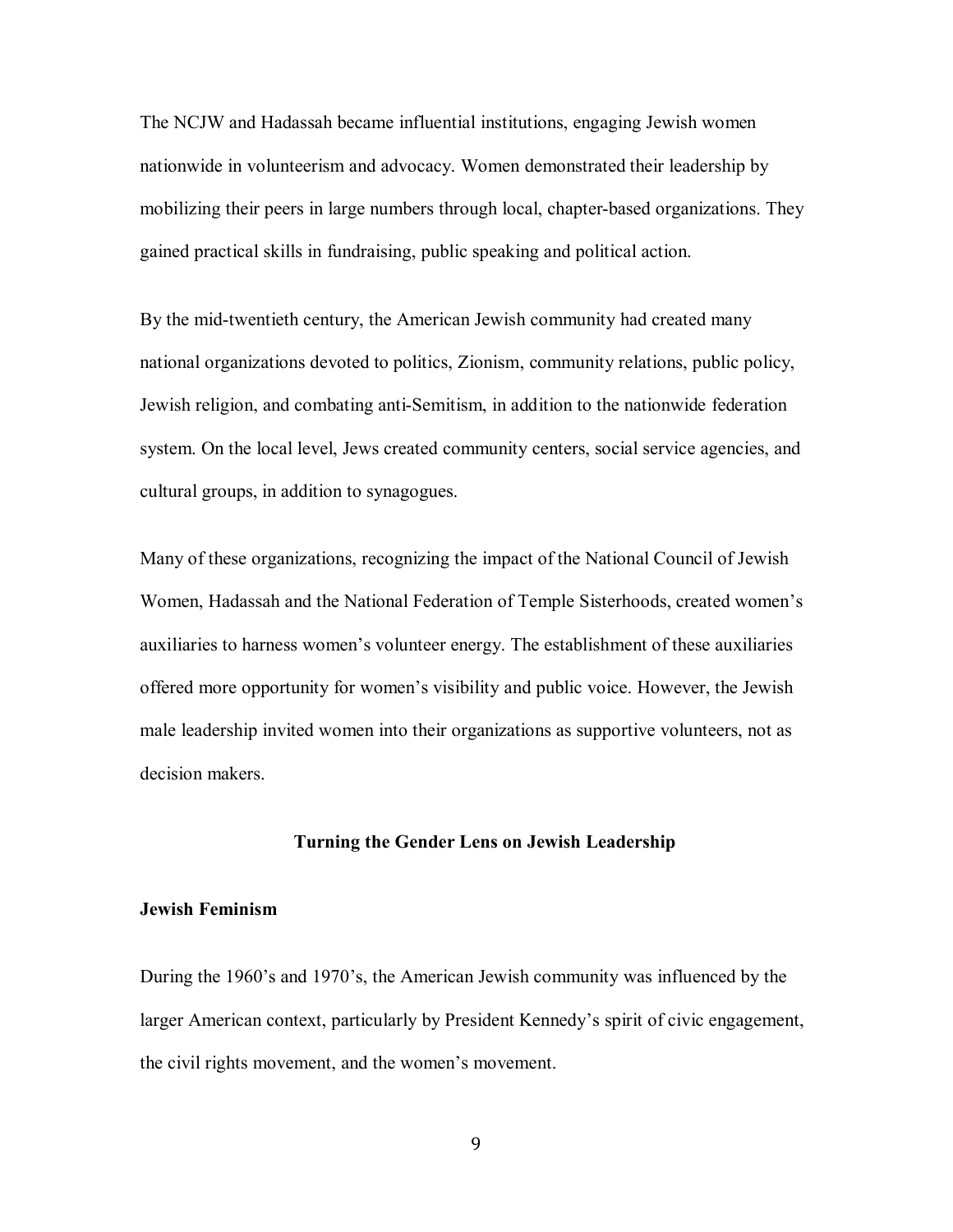The second wave of American feminism asserted that the "personal is political." Women joined consciousness-raising groups to examine the structure of the family and the workplace, and demanded equal pay for equal work, and equal opportunity for professional advancement.

Many Jewish women were inspired by secular feminists who were Jewish, including *The Feminine Mystique* author Betty Friedan, and political essayist and music critic Ellen Willis. The Jewish feminist movement also attracted the daughters and granddaughters of women union activists and volunteer leaders. Younger Jewish women came from the Jewish counterculture, the student movement, and the independent *chavurah* community (participatory prayer fellowships, an alternative to synagogues). A small group of women were volunteers with national or local Jewish organizations.

Starting in the 1970's and continuing through the next several decades, the Jewish feminist movement became a considerable force for social change. In 1973, the North American Jewish Students Network convened the first National Conference of Jewish Women, in New York City, bringing together four hundred Jewish women, secular and religious, of all ages and political affiliations. Conference participants discussed and debated such issues as liturgy and ritual, equal pay, professional advancement, and childcare. Judith Plaskow's paper (1973) "The Jewish Feminist: Conflict in Identities," first presented at the conference, explored the contradictions that many women felt between Judaism and feminism and later became the basis of her seminal book, *Standing Again at Sinai (1990).* The writings of Rachel Adler, who later wrote, *Engendering Judaism (1998)*, were also highly influential. Adler positioned feminism as part of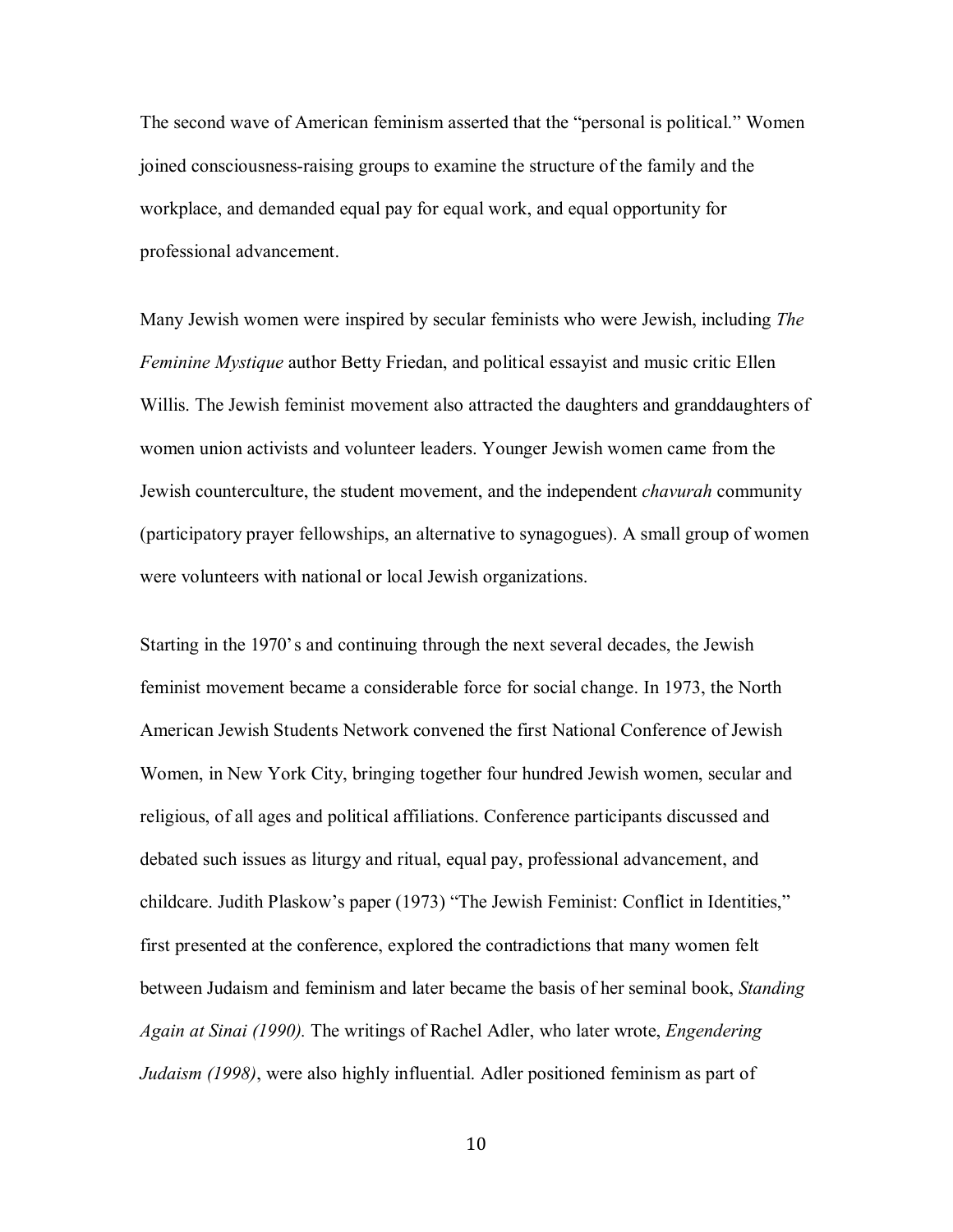"Judaism's commitment to justice [which] obligates it to understand and redress gender inequity." (Adler)

Jewish feminists advocated for full participation in every sphere of Jewish life – as religious leaders, educators, scholars, board members and professional executives in communal organizations. Receptivity to these demands varied depending on the Jewish denomination, with the Reform Movement more open to equal access and the Conservative Movement more restrictive. In the Orthodox community, there was little hope that women would lead as rabbis.

As noted by Riv‐Ellen Prell in *Women Remaking American Judaism (2007)*, Jewish feminism was fueled by individuals and self-organizing groups who launched conferences and campaigns and started new publications and organizations. *Lilith*, founded by Susan Weidman Schneider in 1976, was the first periodical to give voice to the ideas of Jewish feminism. The Jewish Feminist Organization, founded in l974, documented the history of Jewish feminism and later evolved into the Jewish Women's Resource Center. The Drisha Institute, founded in 1979 by Rabbi David Silber, offered religious study to Orthodox women that was comparable to the yeshiva training of their male counterparts.

During this period, Jewish feminists began to advocate for acceptance of gay and lesbian Jews, despite considerable homophobia. This later led to the acceptance of gays and lesbians for rabbinical training, with ordination in the Reform movement (1990) and the Conservative movement (2008), as well as the establishment of gay synagogues. As a result of feminism in the United States and the Jewish community, Jewish women rose in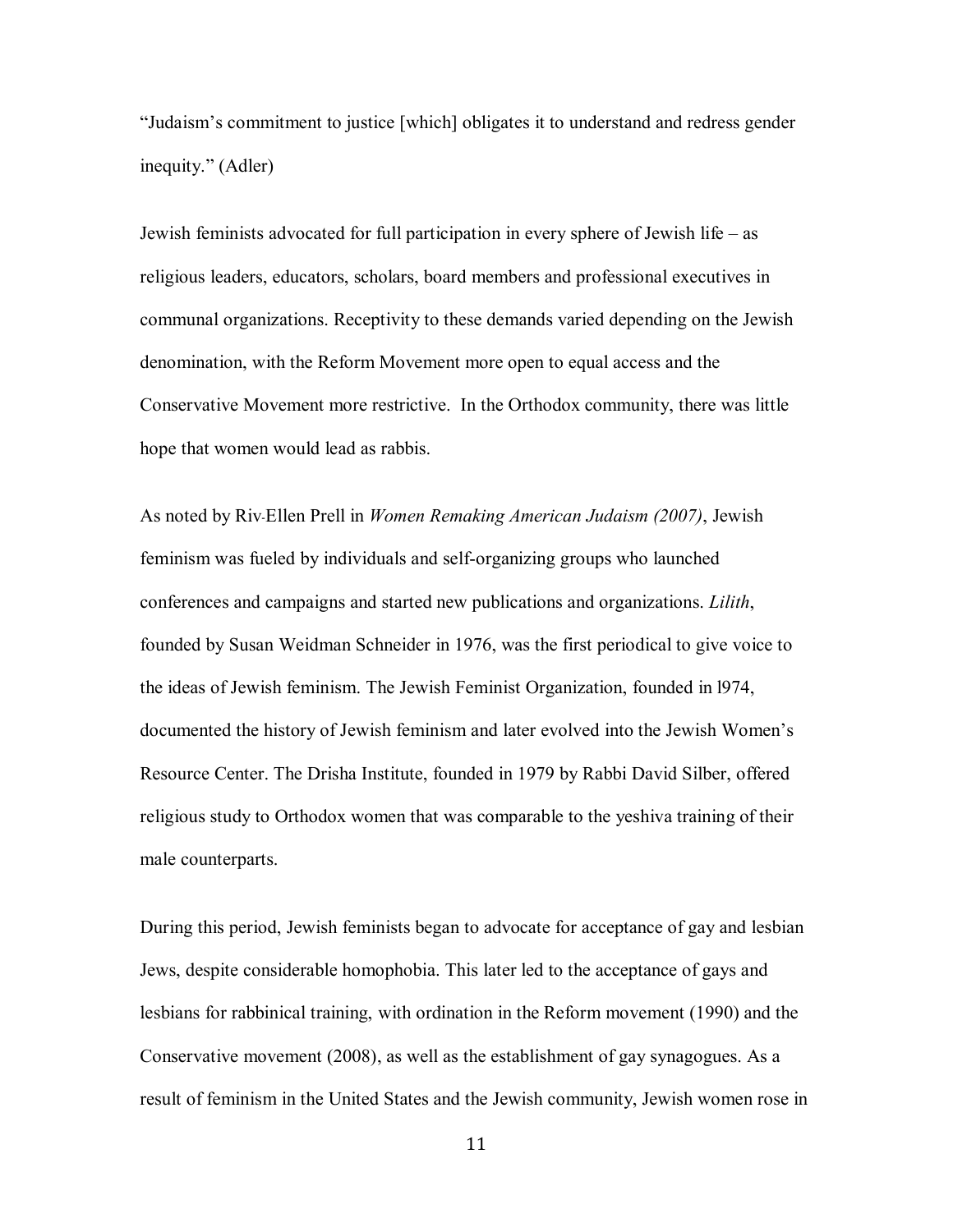public stature and visibility in the religious and communal arenas. Many of the changes made possible by Jewish feminism are now experienced as norms in Jewish life.

#### **Jewish Women Leaders in Religious Life Today**

In Jewish organizational life, women dissatisfied by their treatment as professionals or volunteers could pursue their aspirations in the secular arena. However, for Jewish women deeply committed to their religious denomination, participation in religious life was not discretionary. During the 1970's, feminist activists in the more liberal denominations advocated for rabbinic ordination and for an egalitarian approach to ritual. (Nadell,)

The American Reform movement ordained its first woman rabbi in 1972. The Reconstructionist seminary ordained women from the outset, with the first woman rabbi, Sandy Eisenberg Sasso graduating from its seminary in 1974. The Conservative movement later followed, ordaining Amy Eilberg in 1983. Modern Orthodox women, despite strict adherence to Jewish law, which prohibited rabbinic ordination (as of 2009), developed parallel leadership as educators, administrators, and scholars. For Jewish women in every denomination, the issue is no longer whether women have access to religious leadership. Instead, women rabbis, cantors, and educators are asking whether their leadership will be normalized or marginalized.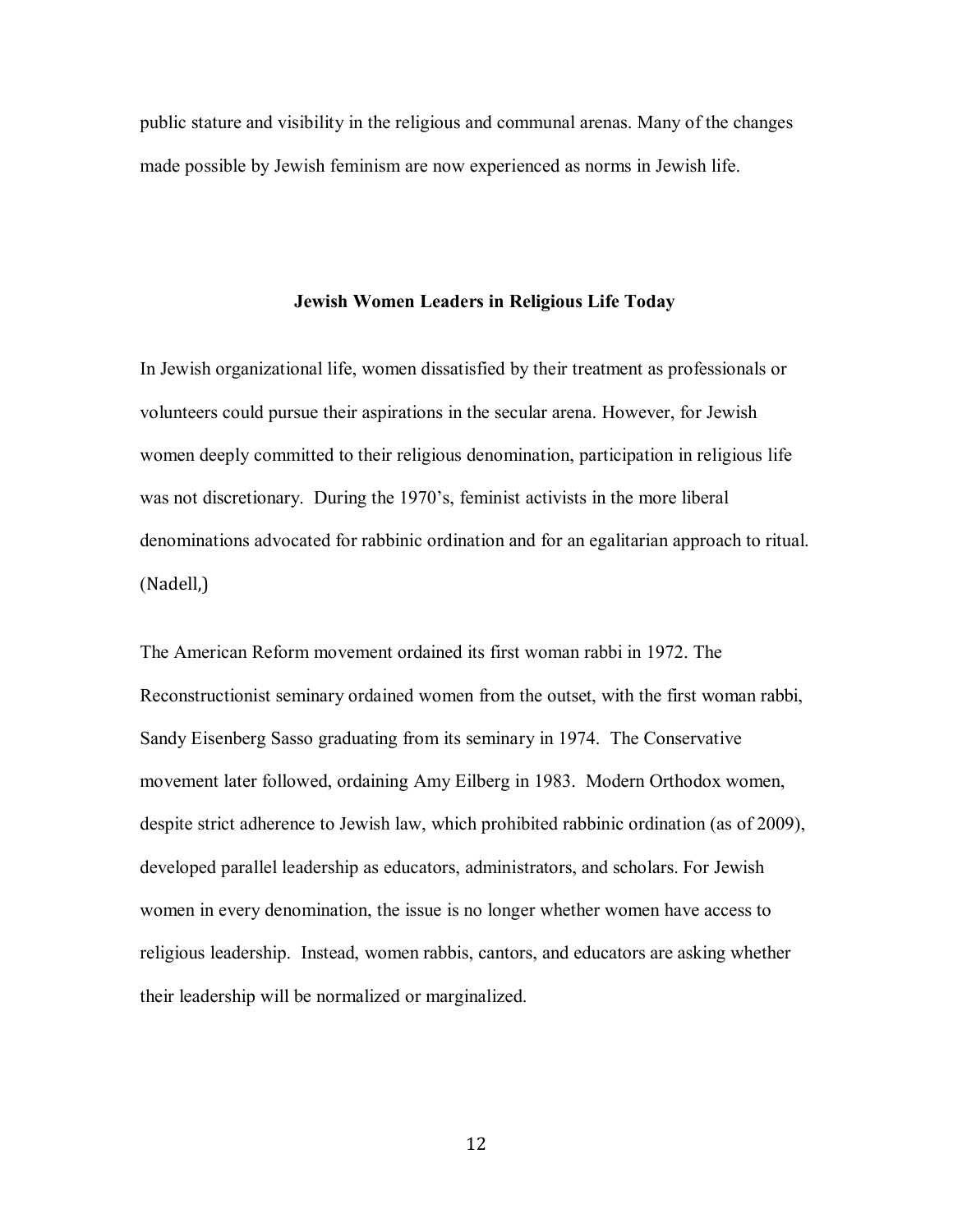# **Women as Spiritual Leaders**

# *The Reform Movement*

The Reform movement was the first to ordain women as rabbis and cantors. Advocacy for women's ordination began in 1922, when the Central Conference of American Rabbis issued an official statement in favor of ordaining women. Despite its egalitarian philosophy, the Reform movement stopped short of actually ordaining women, refusing to confer the title of Rabbi on two women who petitioned the movement, Martha Neumark in 1923 and Hadassah Leventhal in 1939.

After decades of internal debate, and influenced by the social changes of the 1960's, the Reform movement ordained its first female rabbi, Sally Preisand, in 1972, followed soon after by Barbara Ostfeld, the first female cantor. Since that time, the movement's seminary, the Hebrew Union College-Jewish Institute of Religion, based in Los Angeles, Cincinnati, New York, and Jerusalem, has seen a steady increase of female rabbinical students and cantors. As of 2009, women make up more than half of the rabbinical school cohort.

Female clergy make up roughly one-third of the Reform rabbinate and work in synagogues, schools, universities, and hospitals. More than a dozen women now serve as senior rabbis of large Reform congregations (500 families or more), according to Rabbi Jacqueline Koch Ellenson, Director of the Women's Rabbinic Network. Women in the Reform movement also have distinguished themselves in academia and lay leadership. After a long period in which few women served on its faculty, HUC-JIR started, in the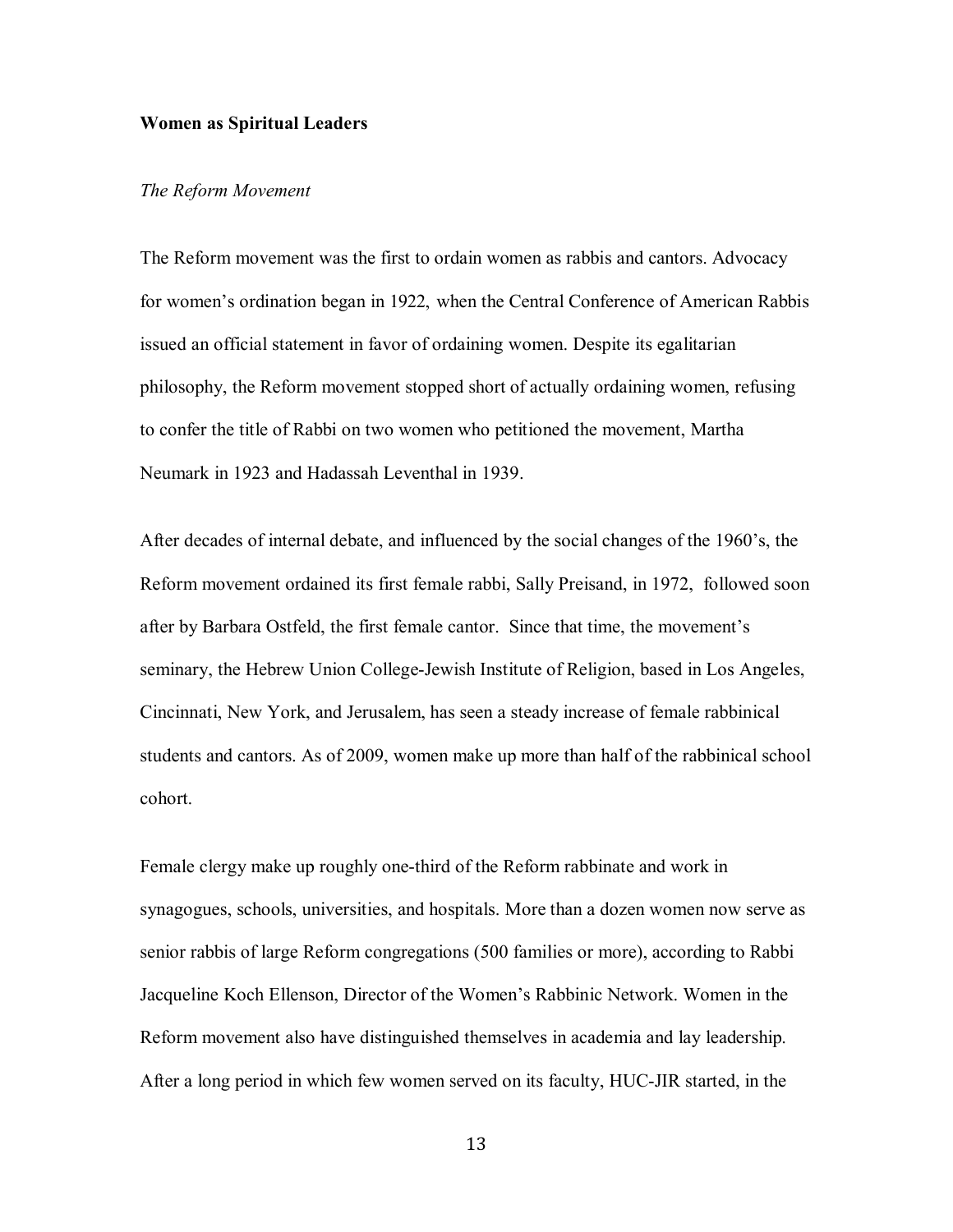early 2000's, to hire women scholars at equal levels to men. HUC-JIR is also the first Jewish seminary with a female Board chair, Barbara Friedman.

# *The Reconstructionist Movement*

The Reconstructionist Movement is the newest of the Jewish denominations, founded in 1968, along with its rabbinical seminary, the Reconstructionist Rabbinical College. Women have participated in its rabbinic leadership since the movement's founding).. Sandy Eisenberg Sasso was ordained as the first female Reconstructionist Rabbi in 1974. Women comprise a large majority of RRC's current enrollment, and more than half of the school's faculty and a large percentage of its administration and lay leadership are female.

# *The Conservative Movement*

For many years, the Conservative movement resisted ordaining women. In 1971, a group of women formed Ezrat Nashim (meaning "women's section" or "help to women") to advocate for women's rabbinic ordination and ritual equality. For more than a decade, scholars, students, and lay people debated the issue of women's ordination.

In 1980, the Jewish Theological Seminary of America (JTS) postponed a decision to ordain women, fearing a split in the Conservative movement. In 1983, responding to activism from within the movement, ordination for women was approved. Amy Eilberg became in the first Conservative woman rabbi to be ordained in 1983, followed in 1987 by Cantors Erica Lippitz and Marla Barugel.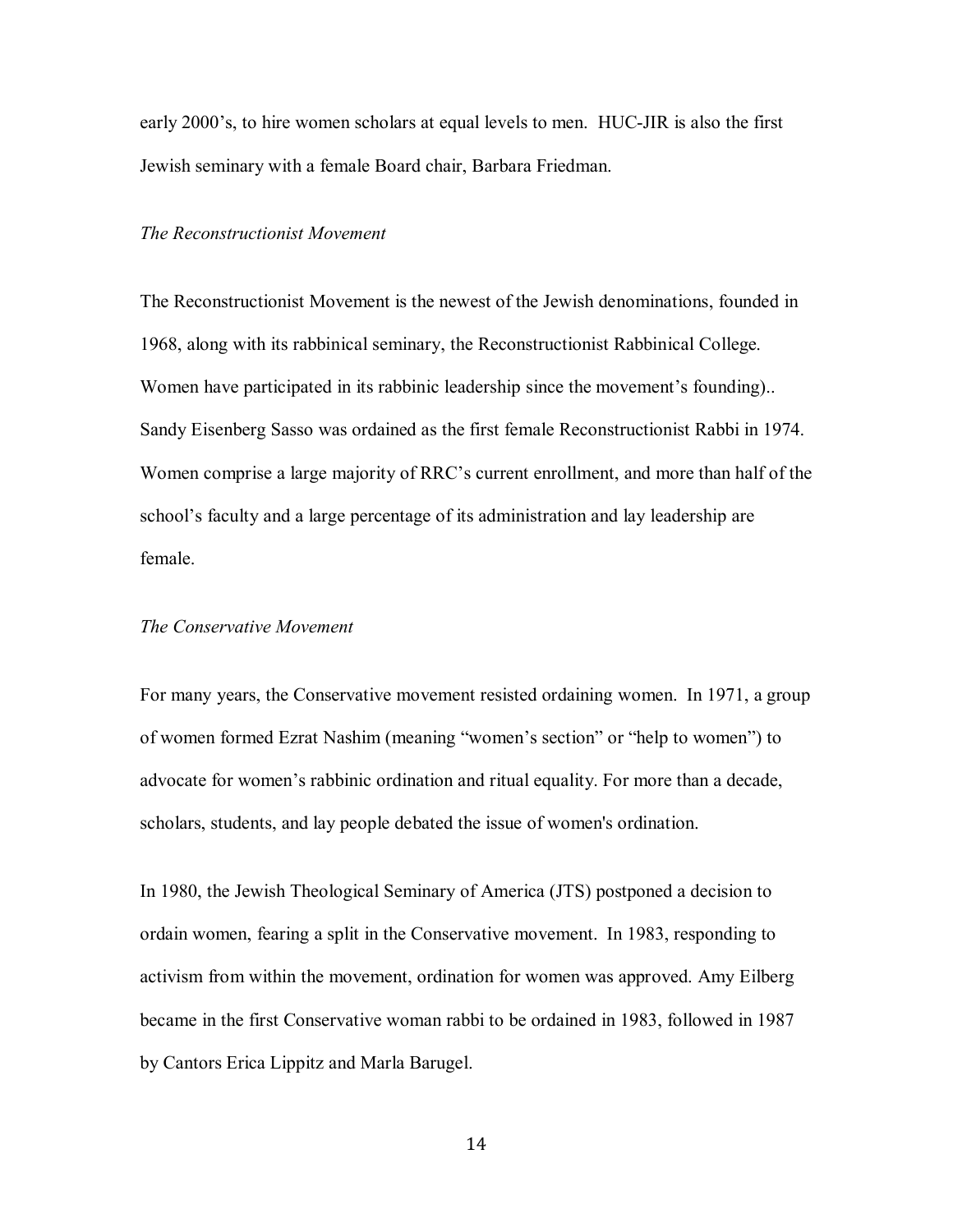Like Reform and Reconstructionist rabbis, Conservative female rabbis and cantors serve in the pulpit and as teachers and chaplains. Some have pursued the traditional career trajectory from assistant to senior rabbi in large congregations while others prefer small or mid-sized congregations because of the relationships that can be nurtured over many years. While making strides professionally, women lag behind their male colleagues in salary and status. In 2004, The Rabbinical Assembly, the professional organization of Conservative rabbis, commissioned social scientists Judith Schor and Steven M. Cohen to study the progress of female rabbis. The study concluded that Conservative female rabbis serve smaller congregations, are paid less, and express lower levels of job satisfaction than their male colleagues. The Rabbinical Assembly responded by expanding professional development for women. In 2009, Rabbi Julie Schonfeld became first female rabbi to assume professional leadership of the Rabbinical Assembly.

Some Conservative female rabbis have started new synagogues and spiritual communities, rather than contend with gender discrimination in the existing system of synagogues. Rabbi Sharon Brous, the spiritual leader of IKAR in Los Angeles, and Naomi Levy, best-selling author and founder of the Los-Angeles-based prayer community Nashuva, are among the female rabbis who are pioneering new pathways in the Conservative movement.

Regardless of setting or size, women rabbis in the Reform, Reconstructionist and Conservative movements have introduced new approaches to a profession historically steeped in hierarchical models of religious authority. Many women rabbis are speaking and writing about the importance of collaborative thinking and personal narrative for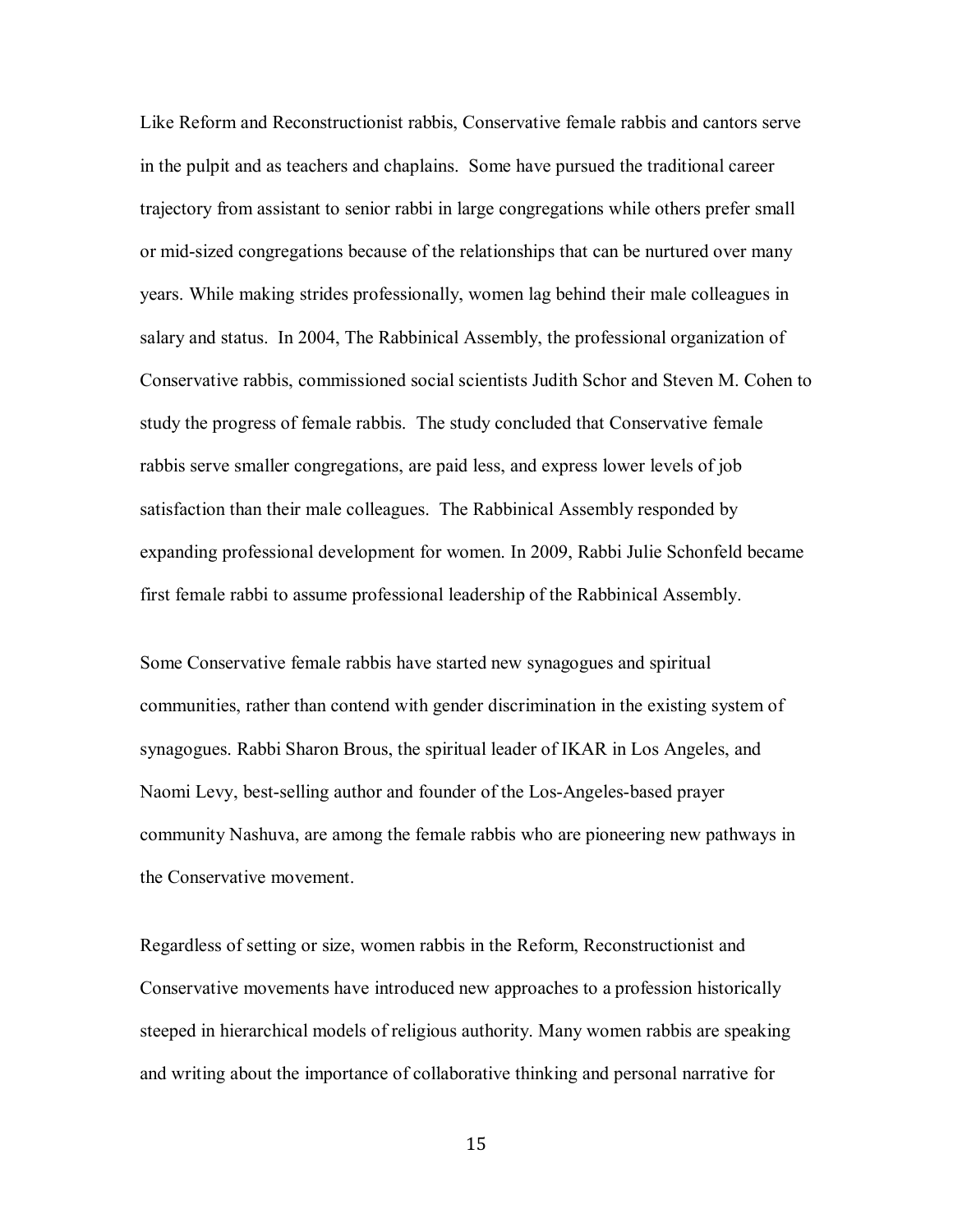bringing Jewish ritual and tradition to their congregations and communities. Women rabbis are also contributing new interpretations of traditional texts in compilations such as the *Women's Torah Commentaries (2000)*, edited by Rabbi Elyse Goldstein.

# *The Orthodox Movement*

Orthodox Judaism is the only movement that does not ordain women as rabbis or cantors. Because of strict adherence to Jewish law and conservative social norms, Orthodox women face significant challenges in attaining leadership roles in religious and communal life.

The Chareidi (fervently Orthodox) community has responded to greater egalitarianism in Judaism and the secular world by increasing the marginalization of women. However, in the Modern Orthodox world, women can pursue higher religious education comparable to men through such institutions as the Drisha Institute, Midreshet Lindenbaum and Matan. While the graduates of these programs cannot be ordained as rabbis, they are applying their credentials to new careers as congregational interns, scholars-in-residence and as *madrikhot ruchanit* (spiritual leaders). They also serve as *poskot* (legal advisors) for women on laws related to the *mikveh* (ritual bath), hair covering, and the *get* (Jewish divorce). The Jewish Orthodox Feminist Alliance, founded by Blu Greenberg in 1996 and Kolech, founded by Chana Kehat in 1998, support the advancement of women in Orthodox communal life.

Some Modern Orthodox rabbis and communal leaders have called for women to be ordained as rabbis although no institution within Orthodoxy has responded to this call.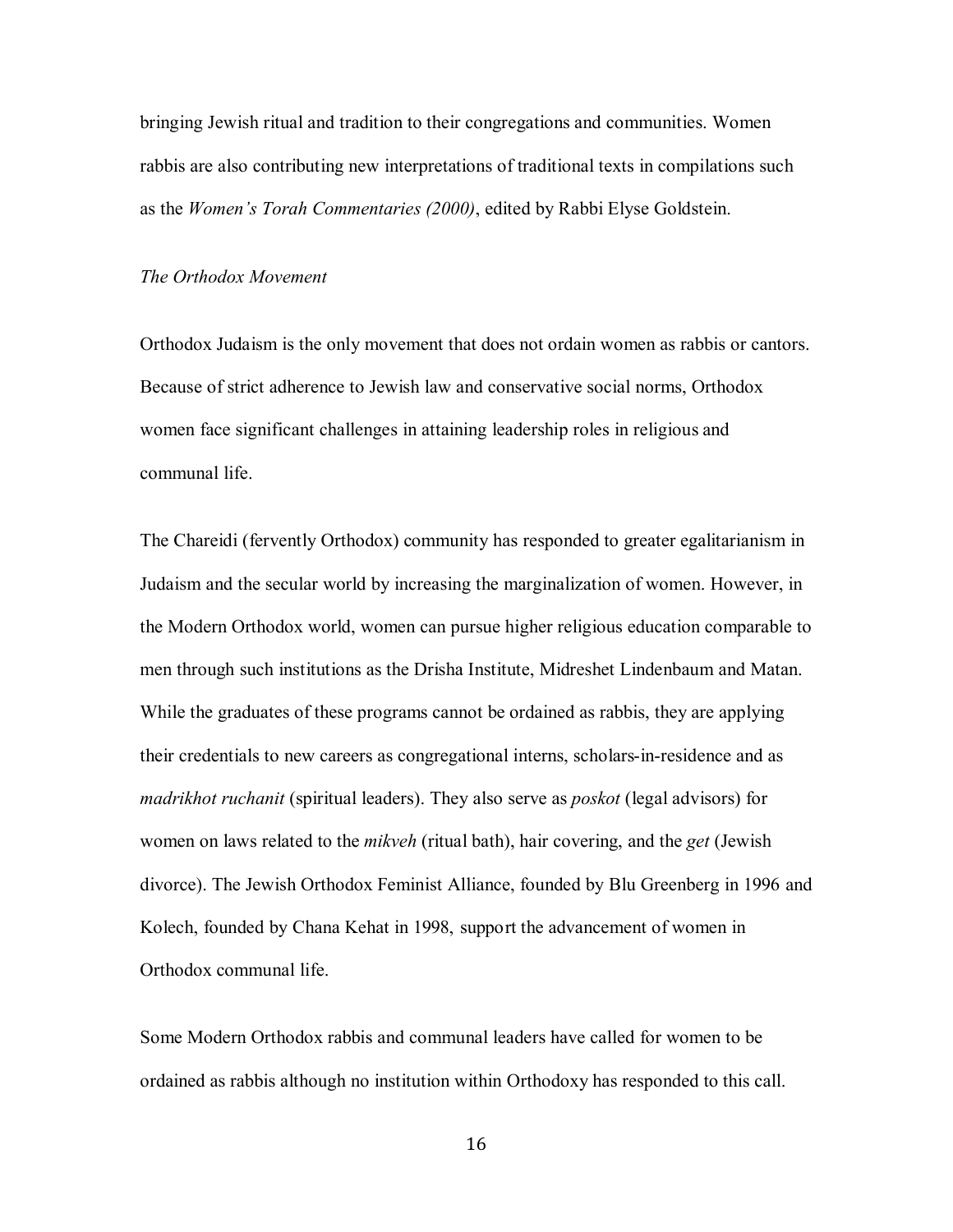Haviva Ner-David, an Orthodox woman living in Israel, made headlines in 2006 when she became the first woman ordained as an Orthodox rabbi, not by a yeshiva or seminary but by an individual Orthodox rabbi. In March, 2009, Sara Hurwitz, who served as a congregational intern at the Hebrew Institute of Riverdale (NY) was ordained by her teacher, Rabbi Avraham Weiss as a Maharat, a Hebrew acronym that stands for *Manhiga Hilchatit, Ruchanit, Toranit* – a leader in Jewish law, spiritual and pastoral counseling and teaching Torah

## **Women as Innovators of Ritual and Prayer**

Prayer has figured as a significant arena for women's evolving religious leadership. Traditional Jewish liturgy is male-focused; for centuries, public ritual was led by men for men. In recent decades, women have transformed the context and content of Jewish prayer. Feminist liturgists have updated the *siddur* (prayer book) to include genderneutral and feminine names for the Divine and have added prayers written by and for women. The Reform Siddur *Mishkan T'filah (2007)*, by Rabbi Elyse Frishman, is among the new prayer books that seek to be more inviting to women and men at all levels of Jewish literacy. *A Jewish Women's Prayer Book (2008)*, edited by Aliza Lavie, has been a best-seller in Israel and among American Jews. Feminist Seders, and accompanying haggadot (prayer books used for the seder ritual), have become commonplace in North American synagogues and Jewish Community Centers.

Change has entered the sanctuary as well. In the Conservative, Reconstructionist, and Reform movements, women now participate as equals in public ritual and outnumber men in many synagogues as prayer leaders, Torah readers, and leaders of study groups.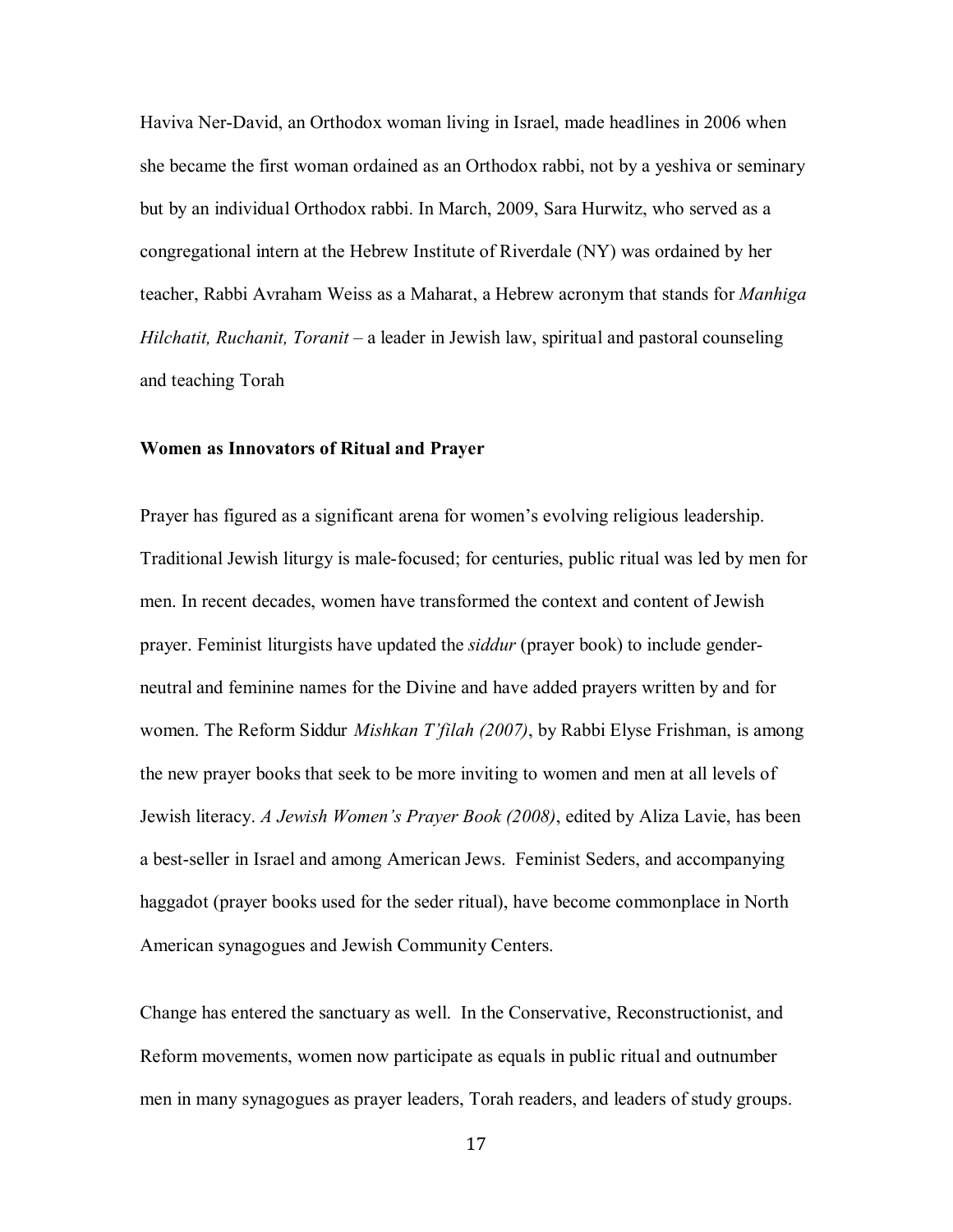Among Orthodox women, there is growing interest in women's prayer services, and in "partnership *minyanim*," services where women are permitted to read Torah and lead parts of the communal prayer.

Lifecycle ritual has undergone a similar transformation. For many centuries, lifecycle events such as *Brit Milah* and *Bar Mitzvah* were restricted to males. Even the wedding ritual was framed by a male perspective. Jewish women have reclaimed these rituals to reflect women's voices. *Bat Mitzvah* and *Simchat Bat* (babynaming ceremony for girls) have become norms, even in the Orthodox world. Rituals for marriage, divorce, and mourning have been revised to reflect egalitarian values.

More recently, women have created rituals for life-cycle events previously ignored by Judaism, including menstruation, coming out as gay or lesbian, recovery from illness, and aging. *Rosh Chodesh* (beginning of each Hebrew month), a female ritual of the ancient world, has been adapted by contemporary women as a way to come together around food, ritual and Jewish learning. At Passover, women's seders are now commonplace in many Jewish communities. Organizations such as Mayan: The Jewish Women's Project, Kolot, and Moving Traditions, all founded in the 1990's and early  $21<sup>st</sup>$  century, have been at the forefront of creating and sharing these new forms of ritual.

# **Women as Leaders in Religious Scholarship**

Just as Jewish women have changed the image of "what a rabbi looks like," many women have transformed the traditional assumptions surrounding Jewish scholarship. When the Association for Jewish Studies (AJS) was established in 1969 as the professional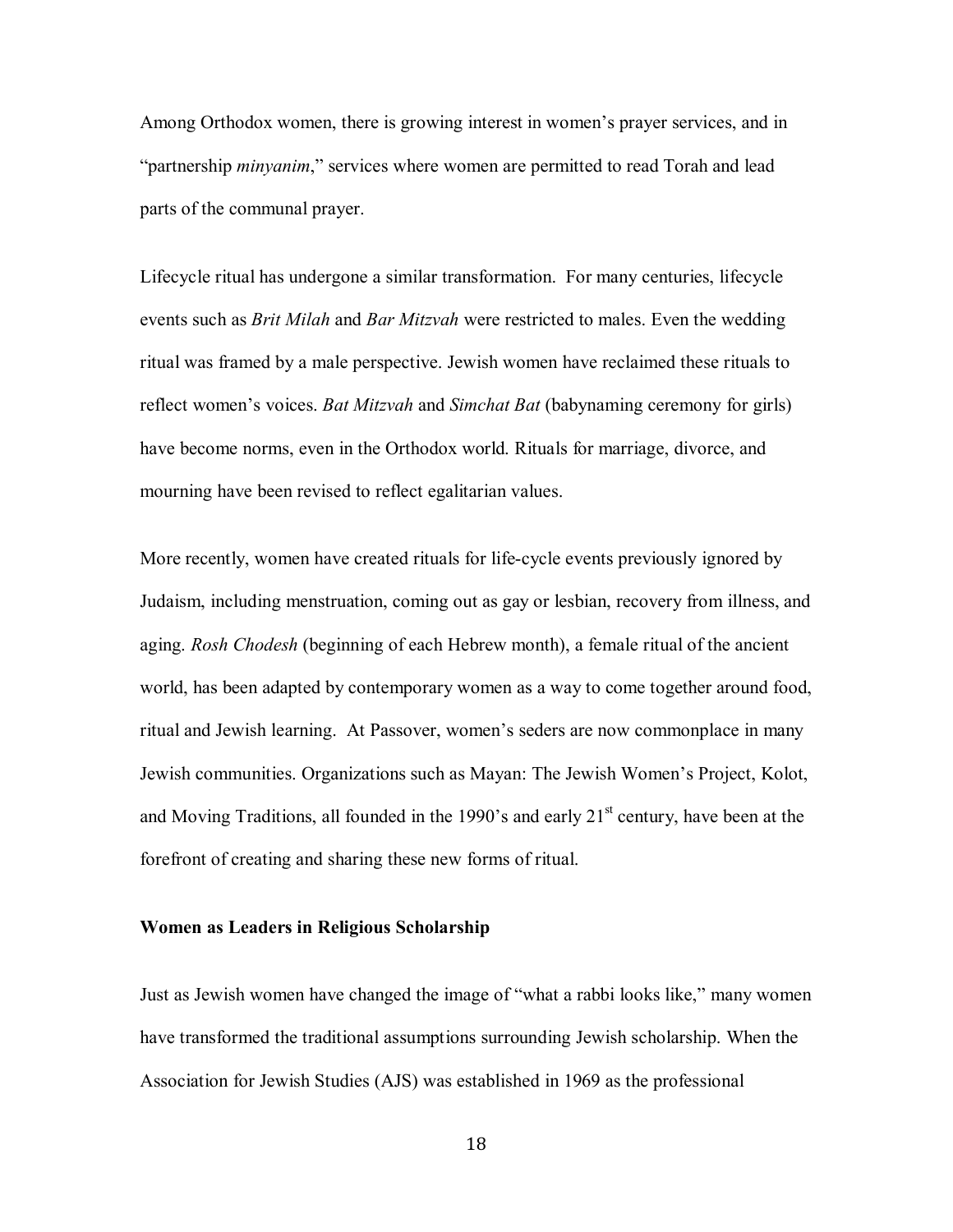organization for Judaic studies scholars, no women were among its founders. Female scholars faced a double barrier to their inclusion in the academy: traditional Jewish study had excluded women for centuries, and the secular university system in America systematically limited women from the academic trajectory. Beginning in the 1970's, three trends converged: the Jewish feminist movement, the ordination of women as rabbis, and the expansion of Judaic studies as an academic discipline. Women entered Jewish scholarship in larger numbers; by 1994, nearly half of the AJS membership was female. While many women are working in the areas of Jewish literature, and the social sciences, there has been an increase of female scholarship in traditionally "male" subject matter such as the Bible, Talmud, Ancient Judaism, and Medieval History.

# **Women's Leadership in Jewish Organizational Life**

Communal organizations continue to exert tremendous influence in the American Jewish community. As of 2009, the Jewish community includes approximately fifty national organizations devoted to the denominations, community relations, politics, and Israel advocacy. The national system of 156 local Jewish federations employs thousands of professionals and enlists large cadres of volunteers and donors to raise and disburse sums totaling (in 2008) about one billion dollars annually. The communal arena also hosts local social service agencies, education bureaus, Jewish community centers, day schools, cultural groups, social justice organizations, innovative start-ups and women's organizations.

Throughout the history of the American Jewish community, women have contributed their volunteer and professional talents to these organizations. Their rise to formal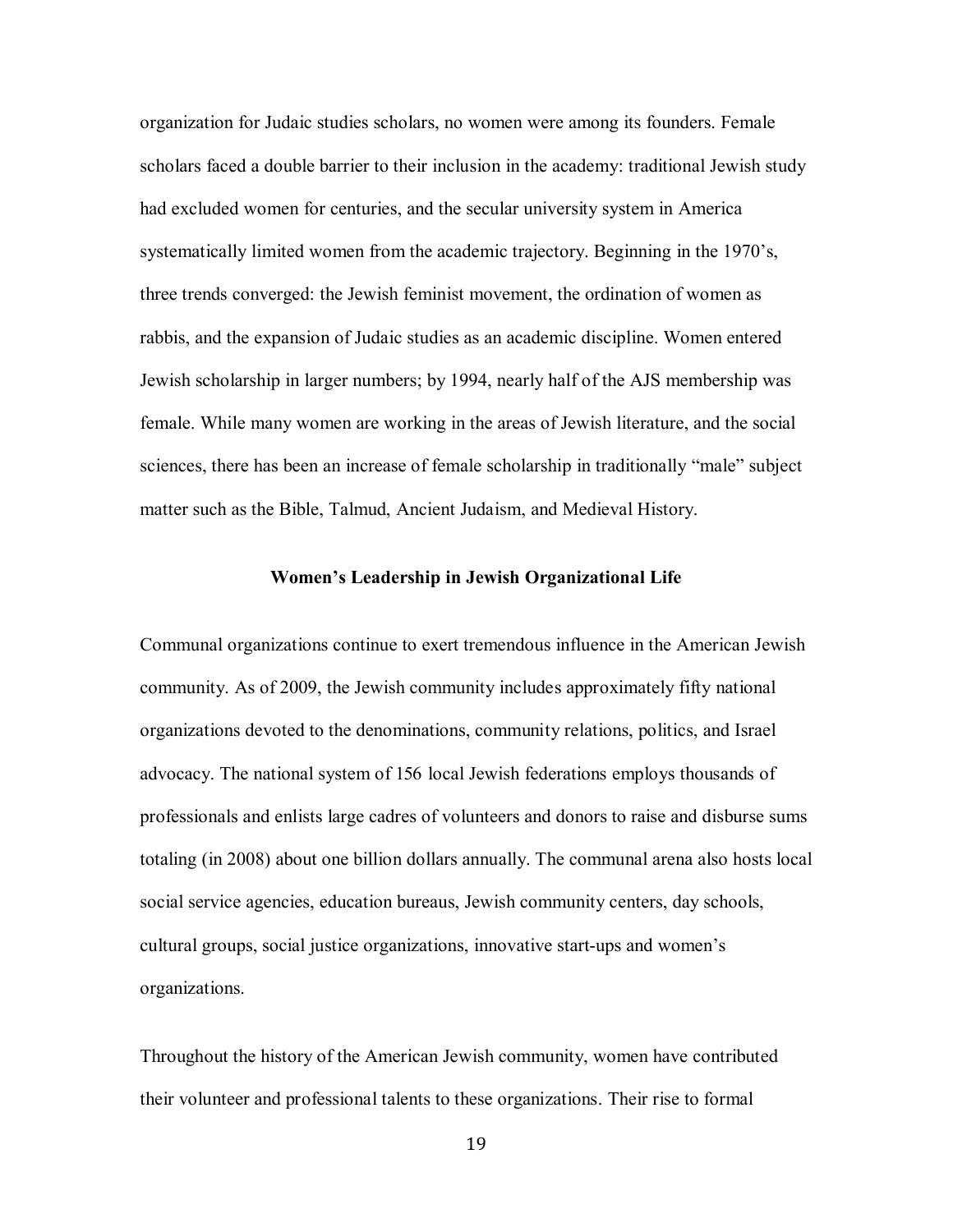leadership has been complicated by obstacles that are particular to Jewish culture while also mirroring the gender gap in secular American society.

# **Crossing the Millennium**

Following the social ferment of the 1960's and Jewish feminism in the 1970's, the organized Jewish community became more insular and parochial. The leaders were focused primarily on the external challenges of combating anti-Semitism and defending Israel, and the internal challenge of Jewish continuity, in response to assimilation and increasing rates of intermarriage.

These trends had an adverse effect on women's leadership in the Jewish community. While increasing numbers of Jewish women attained prominence advocating for women's rights in the secular world, such as Nadine Strossen at the ACLU, and Judith Lichtman of the Women's Legal Defense Fund, women working within the Jewish community found that gender equity was treated as a distraction from the more critical threats to the Jewish community. Men continued to direct nearly all the major organizations as chief executives and board presidents. The women's organizations – Hadassah, the National Council of Jewish Women, and others – continued to operate on a parallel track, with few of their leaders invited into the national coalitions or policy meetings. In the Jewish public square, men prevailed as philanthropists, rabbis, conference speakers, and public intellectuals. It was a groundbreaking moment in 1990 when Shoshana Cardin became the first woman to head the Conference of Presidents of Major American Jewish organizations. (Bronznick)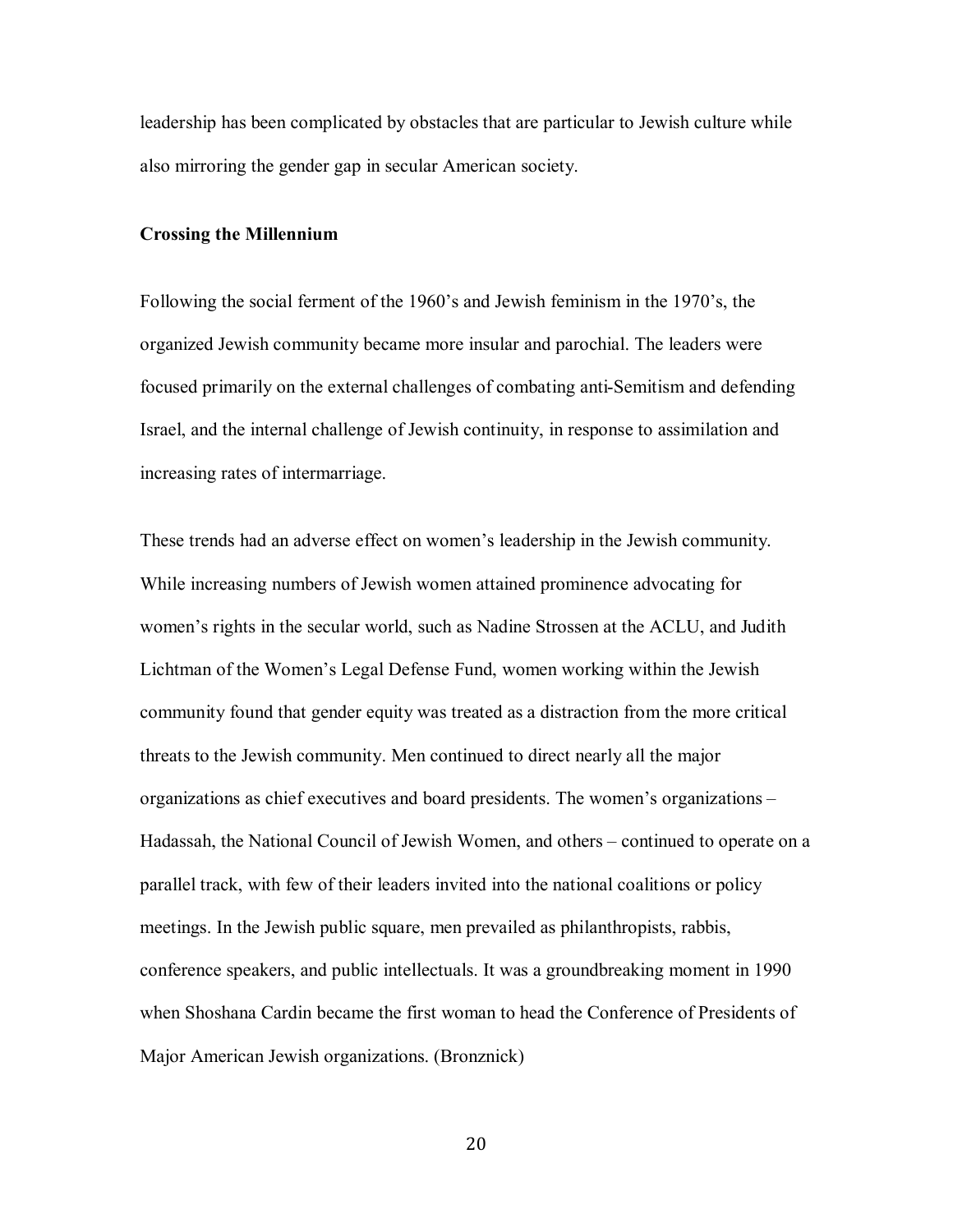#### *Glass Ceiling Breakthroughs and Groundbreaking Research*

In l994, twenty-one years after the first National Conference of Jewish Women, Barbara Dobkin and Eve Landau created Ma'yan: the Jewish Women's Project of the Manhattan JCC. One of its first initiatives was to commission three prominent social scientists, Bethamie Horowitz, Charles Kadushin and Pearl Beck, to study forty-eight major Jewish organizations. Among the study's findings was that women made up only 25% of the governing boards, and that only five organizations had a female board president or copresident. At more than half of these organizations, no women professionals served in the five highest salaried positions.

The Ma'yan study was followed by other research studies over the next decade that documented the persistence of gender disparities in the Jewish communal world, including the Jewish federation system, Jewish community centers, and the Conservative rabbinate. Patterns around salary and compensation were similar; women professionals earned less than their male counterparts, sometimes on the order of tens of thousands of dollars. In every type of organization, women were under-represented at the top levels of professional and volunteer leadership.

# *Comparative View: The Jewish Community and the Secular Sphere*

In many ways, the gender disparities in the Jewish communal arena mirrored other professional and community environments. Research studies in the medical field, legal profession, judicial system and academia confirmed that, on average, women needed to perform two-and-a-half times better than men, to be rated equally. Other studies showed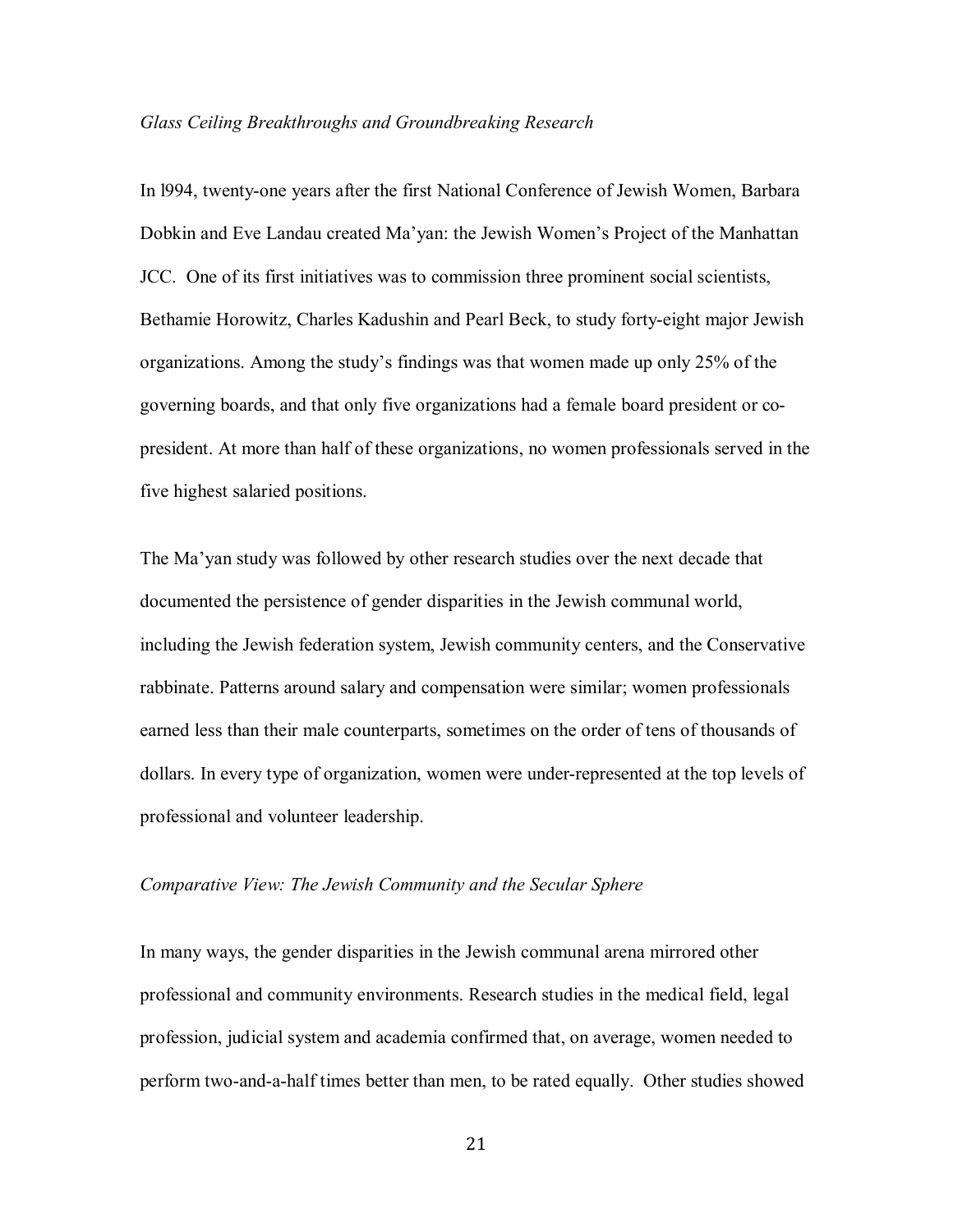that women would need to achieve at least one-third membership in any leadership group, to be seen as members in equal standing rather than tokens. These biases are reflected in Jewish communal institutions which, though staffed 75% by women, are still characterized by predominantly male leadership.

Efforts to advance gender equity and women's leadership in the Jewish community are adapting strategies and tactics from the corporate world. Catalyst, the preeminent organization for advancing women in business, has published studies (2004) demonstrating that Fortune 500 companies with the highest representation of women in management perform better financially than companies with the lowest women's representation. More corporations, recognizing this link between gender and the bottom line, have created programs to improve recruitment and retention of high-potential women. Jewish organizations, while taking longer to recognize the inequities in their ranks, have also started to address these issues through coaching and mentoring programs, and support for negotiation around salary and other compensation.

# **Jewish Cultural Constraints to Women's Leadership**

# *Challenges of a Communal Environment*

The characteristics that constrain women's leadership in the Jewish community resemble those of other close-knit cultural environments. Because many professionals and volunteers choose communal organizations as their vehicle to pursue Jewish identity, the workplace becomes highly personalized. Shared affection for Jewish values, education and spirituality can result in a family-type atmosphere that allows gender stereotypes to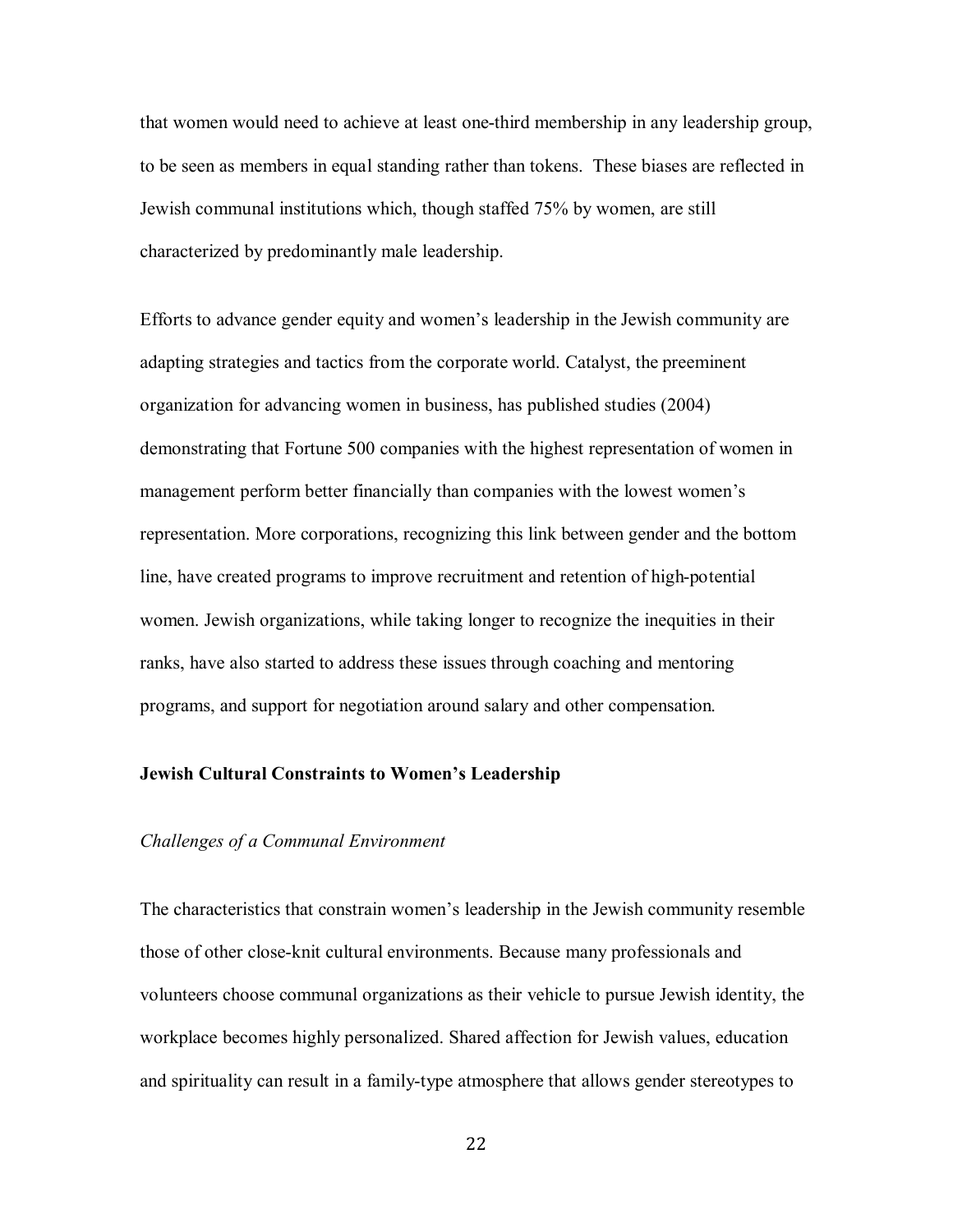flourish. Younger women predominate at the entry levels and middle ranks. Older men congregate at the top. In this environment, the collaborative skills of "good mothers" and "loving daughters" are expected but not valued.

These characteristics reflect research findings, reported by Shifra Bronznick and others, about the perception of women professionals in work environments led by men. (Bronznick, Linsky, Goldenhar) Professional success was found to depend upon the women's capacity to develop the "connective tissue" required for effective teamwork. However, these skills were neither recognized nor rewarded. In fact, "motherly" behaviors that were invisible when practiced by women, were seen as "post-heroic" collaborative leadership when practiced by men.

Qualitative research in Jewish organizations has documented similar contradictions. Resistance to women's leadership has long been attributed to doubts about whether they have the "toughness" to direct major institutions and succeed as fundraisers. Assertiveness has been considered a critical attribute for communal leadership. However, within the Jewish communal world, assertive women are perceived as too abrasive for cultivating the personal relationships that are central to Jewish communal life.

# *Challenges in a Mission-Driven Faith Community*

In the corporate world and the professions, women's compensation and leadership has been accelerated by internal advocacy or by litigation in the most egregious cases of salary inequity or career advancement. By contrast, women in the Jewish community have avoided litigation or public advocacy for equal pay and access to leadership. Such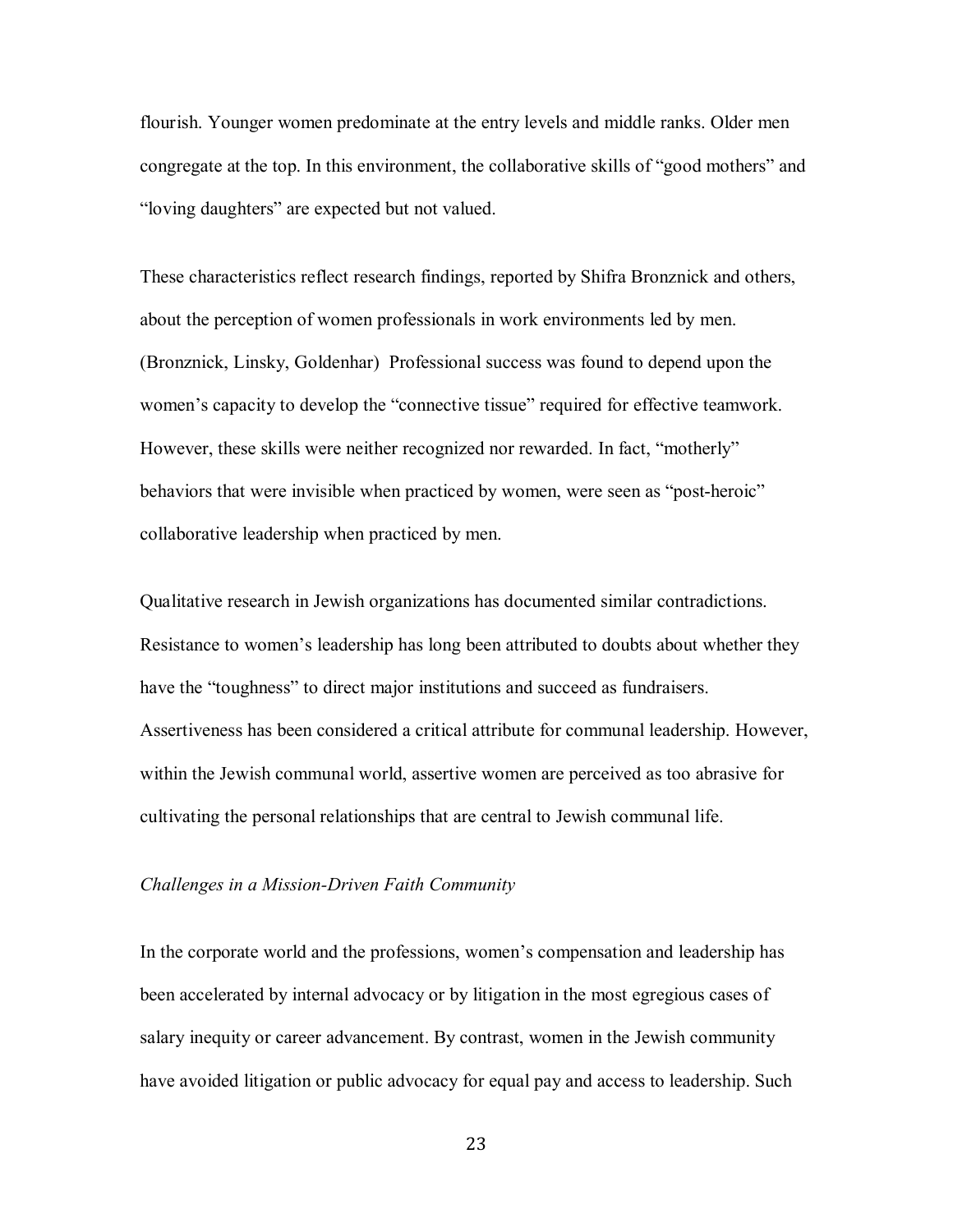behavior is seen as displaying the community's "dirty laundry" and as a distraction from the primary mission of caring for vulnerable Jewish populations, fighting anti-Semitism, supporting Israel and ensuring Jewish continuity.

# *Fear of Feminization*

Research findings by Sylvia Barack Fishman (2008) have documented the "fear of feminization" in the American Jewish community. As women now outnumber men in most organizations throughout the non-Orthodox Jewish community, the concern is that men will exit these institutions, thus draining American Judaism of its prestige and status. The greater fear is that men may lose interest in Jewish institutions altogether and move outside the community to marry and raise families. However, as Barack Fishman (2008), notes, the only areas that are not feminized in Jewish life are the top-level positions of synagogues and communal institutions. (2008) The fear of feminization has complicated efforts to create equity for women in leadership. Promising male professionals often are cultivated with special interest and moved quickly into positions of senior management, leaving their female colleagues behind.

# *The Work- Life Challenge: Contradictory Messages*

The job of the Jewish communal leader is said to combine visionary, ambassador, strategist, fundraiser and manager. Many interviews describe the Jewish leadership work ethic as "24/7" dedication (or 24/6, for observing the Sabbath). In multiple research studies, Jewish organizational leaders and managers have voiced skepticism about high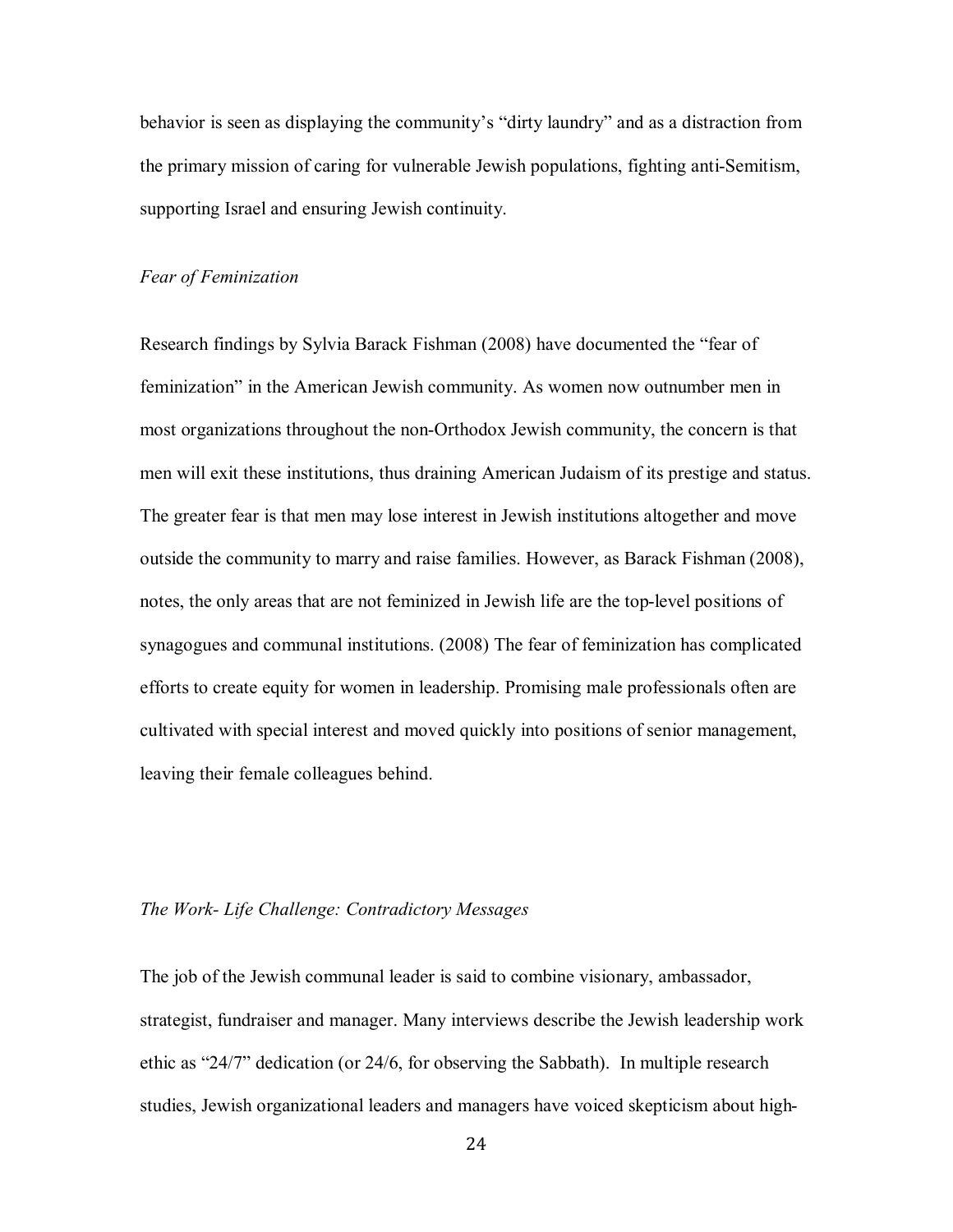level career prospects for women professionals, citing their family responsibilities. As in the secular world, many women professionals in the Jewish community have requested flexible work arrangements, to manage the complexity of career aspiration and caregiving. As of 2009 in the Jewish community, there is greater interest in exploring work structures that cohere with Jewish values around family, community and spirituality while helping to retain talented women professionals.

# **A New Era for Women's Leadership in the Jewish Community**

# *New Leaders on the Margins and in the Mainstream*

In the early  $21<sup>st</sup>$  century, the "next generation" of Jews has expressed less interest than their forbears in affiliating with the mainstream American Jewish community. Younger women and men have generated many cultural groups, social justice organizations and spiritual communities. As of 2009, more than 300 new organizations have been established, many of them by women.

Idit Klein founded Keshet for lesbian, gay, bisexual and transgender Jews. Rabbi Melissa Weintraub launched Encounter to create opportunity for face-to-face meetings between Jews and Palestinians. Rochelle Shoretz developed Sharsheret, a national network of support groups for Jewish women with breast cancer.

Filmmakers such as Judith Helfand, Anat Zuria, and Faye Lederman are creating documentaries and alternative narratives that explore issues of significance to Jewish women's identity, history, and religious life. Jewish Women Watching, an anonymous group, stages campaigns to draw attention to sexism and other forms of discrimination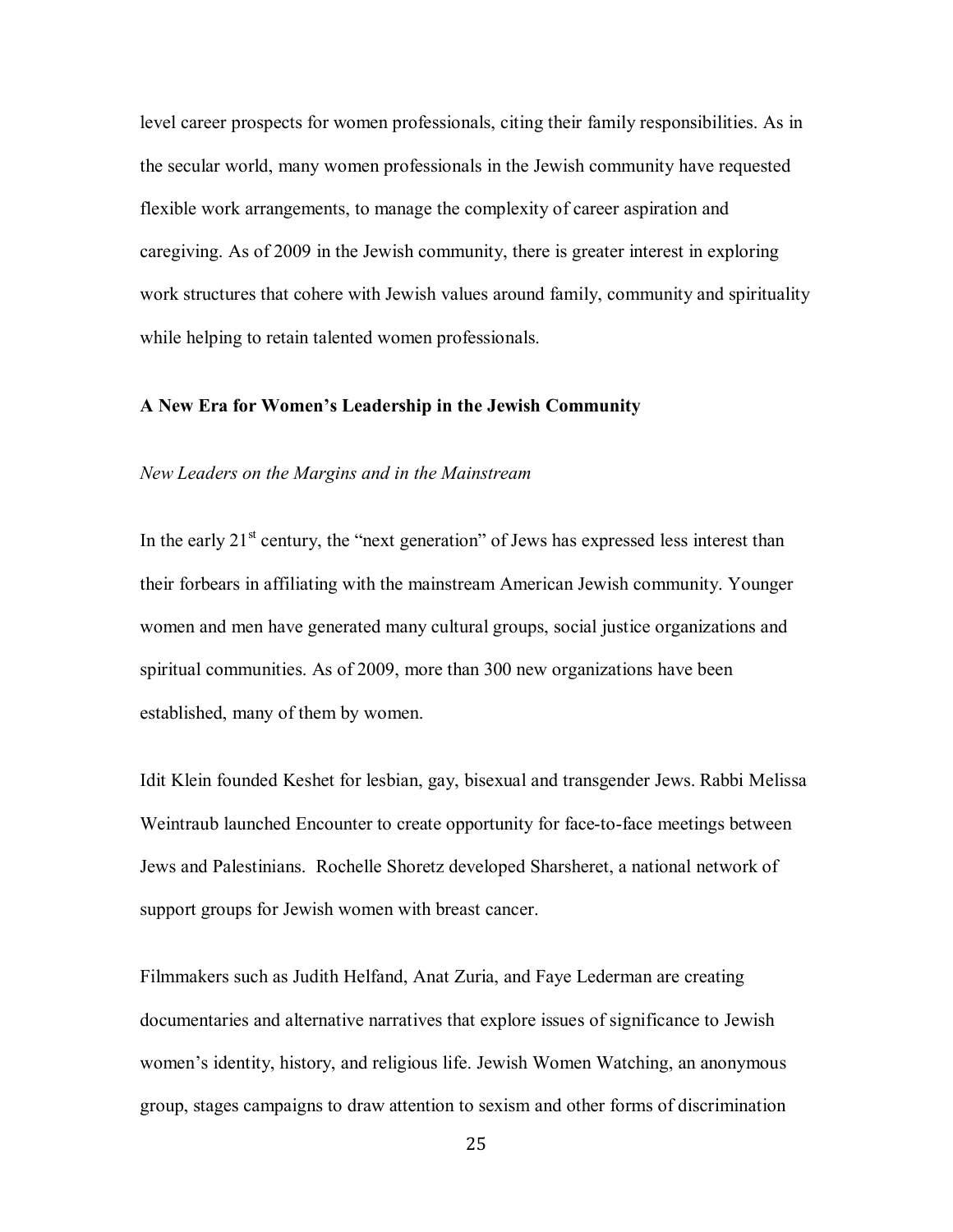within the Jewish community.

Ma'yan: The Jewish Women's Project has been joined by other organizations that promote women and gender equity in the Jewish community. The Jewish Women's Archive, founded by Gail Reimer, celebrates the legacy of accomplished Jewish women. The author founded Advancing Women Professionals and the Jewish Community (AWP) in 2001 to close the gender gap through research, advocacy, and pilot projects around work-life flexibility, professional advancement, and the executive search process.

These innovative enterprises and others have been made possible by women philanthropists who use their wealth to institutionalize Jewish feminist ideas. Barbara Dobkin, Sally Gottesman, and Terry Meyerhoff Rubenstein are among the women leaders in philanthropy, a province which was once the sole province of Jewish men. Together with foundation professionals like Nancy Schwartz Sternoff, they have infused leadership and decision making in the Jewish community with an awareness of the influence played by gender. STET

As a result of sustained advocacy by Ma'yan, AWP, the Jewish feminist magazine Lilith magazine and others, women have risen to the top ranks of volunteer leadership at major Jewish organizations. By 2009, seven veteran organizations had elected their first woman President, including the Anti-Defamation League, AIPAC (the Israel lobby), the Jewish Agency for Israel, the Jewish Museum, the United Synagogue of Conservative Judaism, Hebrew Union College–JIR, the Central Conference of American Rabbis, and the Jewish Theological Seminary of America.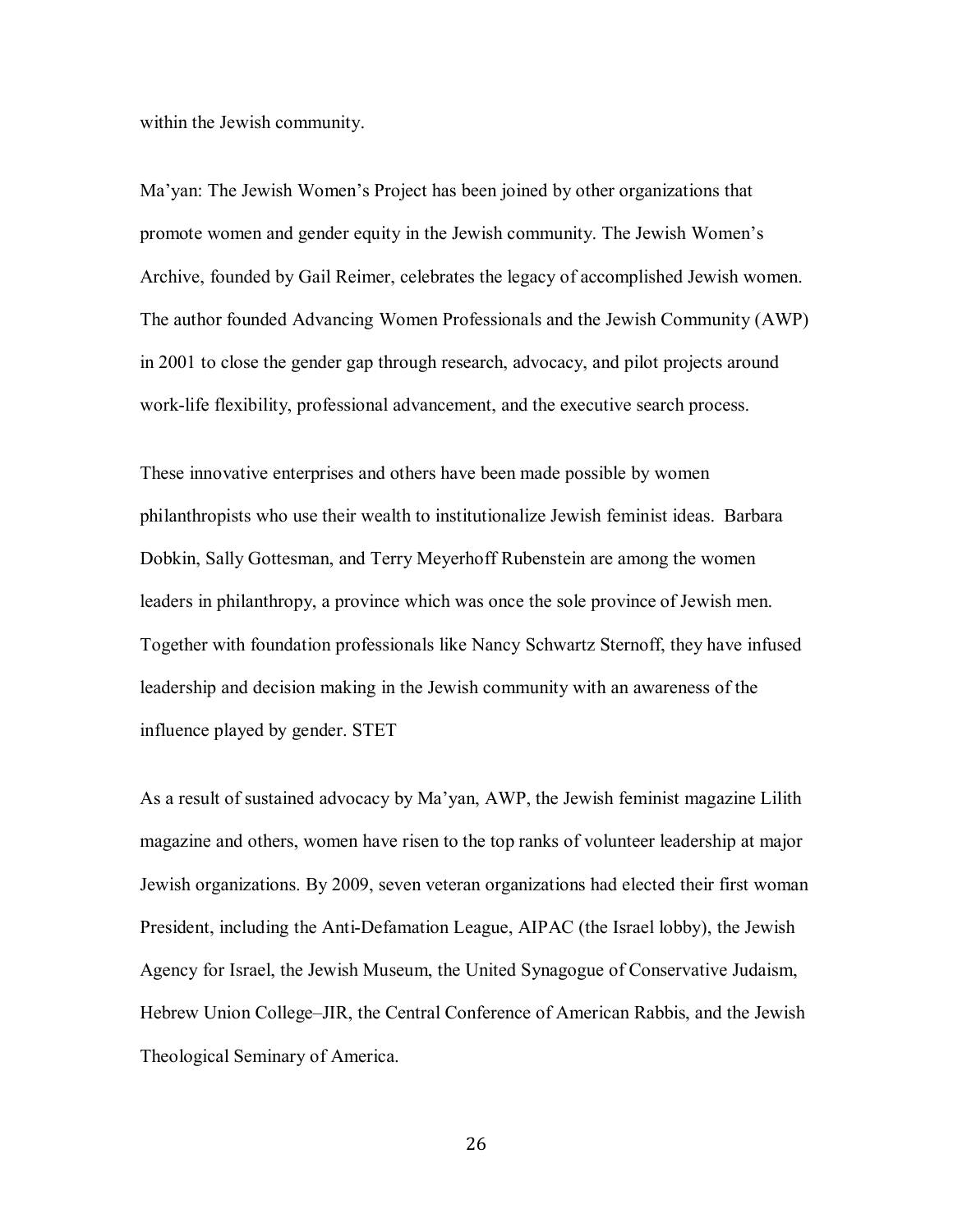In the professional realm, more women have reached the ranks of senior management and occupy the chief executive position at the Rabbinical Assembly, the American Jewish World Service, the Foundation for Jewish Culture and several large foundations. Many more women lead Jewish community centers and local social service agencies.

Intellectual scholarship in Jewish women's history has emerged as a legitimate field of study. With the establishment of the Hadassah-Brandeis Research Institute at Brandeis University by Shulamit Reinharz and Sylvia Barack Fishman, women can pursue scholarship about their history and accomplishments in the American Jewish community. *The Encyclopedia of Jewish Women in America* (1997), by Paula Hyman and Deborah Dash Moore, is considered a cornerstone resource. *Nashim: a Journal of Jewish Women and Gender Studies* (founded in 1998), Kolot and the Barbara Dobkin Award of the Jewish Book Council are highlighting women's intellectual contributions to Jewish life.

# **Future Directions**

Throughout the  $20<sup>th</sup>$  century, Jewish women have found diverse ways of reconciling their Jewish identity, American norms and gender roles. Dedication to the greater Jewish good often constrained women from seeking leadership comparable to men. More recently, women in the Jewish community have become more determined to have their talents recognized and their issues addressed.

Contemporary Jewish women have choices about where and how they decide to lead. While many Jewish women aspire to leadership in the secular public and private sectors, others will continue to seek influence in Jewish religious and communal life. Some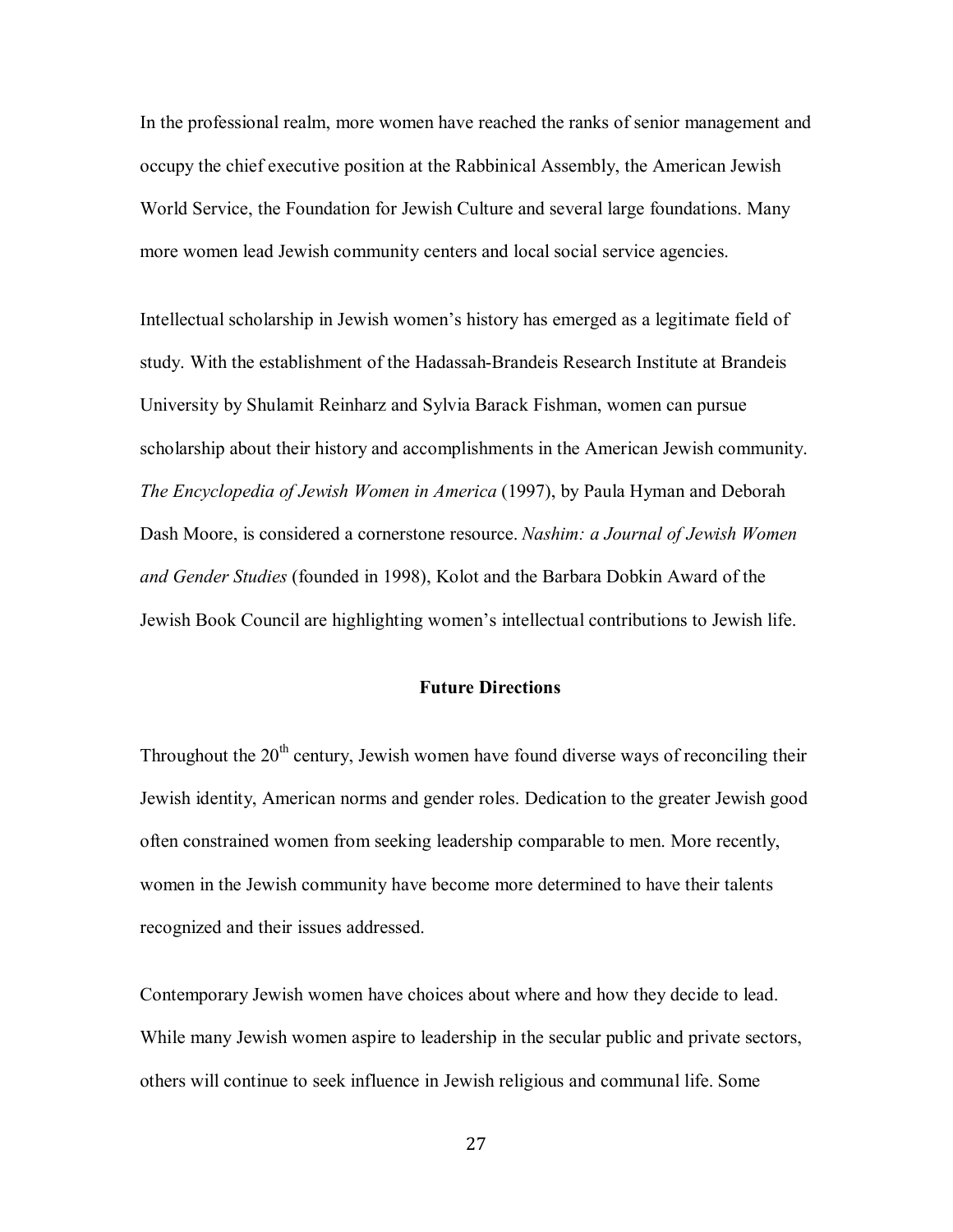Jewish women will start their own organizations. Others will prefer to work within the existing communal organizations, local agencies, synagogues and Jewish schools, as rising women professionals and volunteer leaders.

The concept of women's leadership in the Jewish community is being revised, from the venerable organizations to the rabbinate. This new receptivity results from cumulative work over many years by women activists, spiritual leaders, public intellectuals and philanthropists, and by organizations dedicated to women's advancement. The confluence between the advocacy for women's equity, and the inclusivity expected by next generation, suggests that shared leadership may become accepted as a norm in the American Jewish community of the near future.

Policies that affect women's advancement disproportionately, including parental leave and flexible work arrangements, are now under closer scrutiny. As changes evolve, women's advancement will accelerate. In the coming years, the challenge will be for women and men to work in partnership as leaders – to advance important ideas, include new voices, and support the lives and spirit of the Jewish community.

# **REFERENCES & FURTHER READINGS**

- 1. Adler, R. (1998). *Engendering Judaism: An Inclusive Theology and Ethics*. New York, NY: Jewish Publication Society.
- 2. Bronznick, S. (2008). In E. Goldstein (Ed.), *New Jewish Feminism: Probing the Past, Forging the Future* (pp 347-355). Woodstock, VT: Jewish Lights Publishing.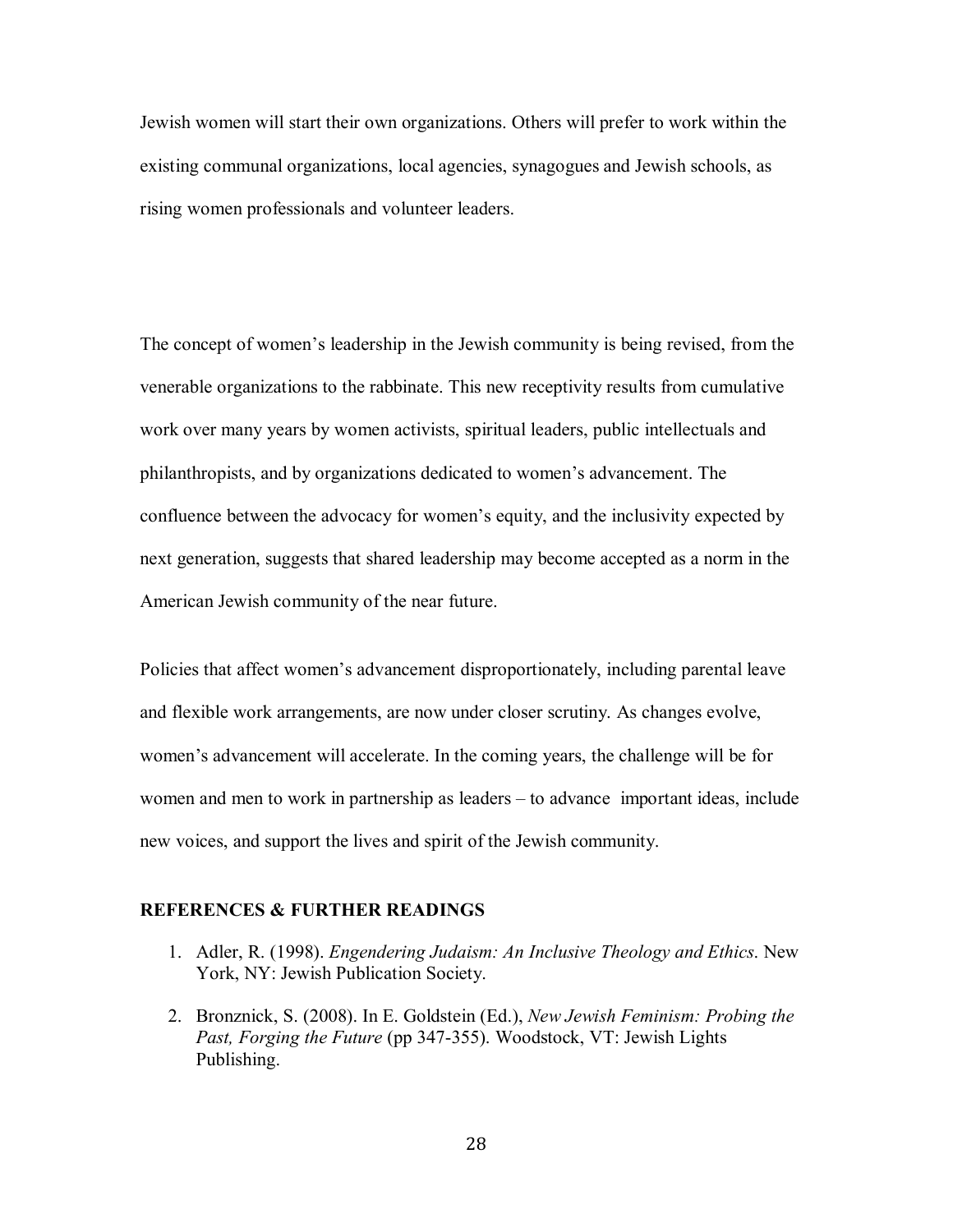- 3. Bronznick, S., Linsky, M. & Goldenhar D. (2008). *Leveling the Playing Field: Advancing Women in Jewish Organizational Life.* New York, NY: Advancing Women Professionals and the Jewish Community.
- 4. Chanes, J. A. (2008). A Primer on the American Jewish Community. New York, NY: American Jewish Community.
- 5. Cohen, S. M., Bronznick, S., Goldenhar, D., Israel, S. & Kelner, S. (2004). Creating Gender Equity and Organizational Effectiveness in the Jewish Federation System: A Research-and-Action Project. New York, NY: Advancing Women Professionals and the Jewish Community/United Jewish Communities.
- 6. Cohen, S.M., and Schor, J. (2004). Gender Variation in the Careers of Conservative Rabbis. New York, NY: The Rabbinical Assembly.
- 7. Fishman, S.B., Ph.D. & Parmer, D., MA (2008). Matrilineal Ascent/Patrilineal Descent: The Gender Imbalance in American Jewish Life. Waltham, MA: Brandeis University.
- 8. Fletcher, J. L. (1999). *Disappearing Acts: Gender, Power and Relational Practice at Work*. Cambridge, MA: MIT Press.
- 9. Frishman, E., Rabbi (Fall 2004). Entering Mishkan T'filah. *CCAR Journal: A Reform Jewish Quarterly*, 57-67.
- 10. Glazer, N. (1988). *American Judaism*. Chicago, IL: University of Chicago Press.
- 11. Goldman, K. (2001). *Beyond the Synagogue Gallery: Finding a Place for Women in American Judaism*, Cambridge, MA: Harvard University Press.
- 12. Goldstein, E. (Ed.). (2008). *New Jewish Feminism: Probing the Past, Forging the Future*, Woodstock, VT: Jewish Lights Publishing.
- 13. Gottesman, S. (Moderator). (February 2009). Gender and the Rabbinate: A Roundtable Discussion. *Sh'ma: A Journal of Jewish Responsibility*.
- 14. Horowitz, B., Beck, P., and Kadushin, C. (1997). Power and Parity: The Role of Women and Men on the Boards of Major American Jewish Organizations: A Research Report. New York, NY: Ma'yan: The Jewish Women's Project.
- 15. Hyman, P. E. (1995). *Gender and Assimilation in Modern Jewish History: The Role and Representation of Women*. Seattle, WA: University of Washington Press.
- 16. Hyman, P. E. & Moore, D. D. (Eds.). (1997). *Jewish Women: An Historical Encyclopedia*. New York, NY: The American Jewish Historical Society.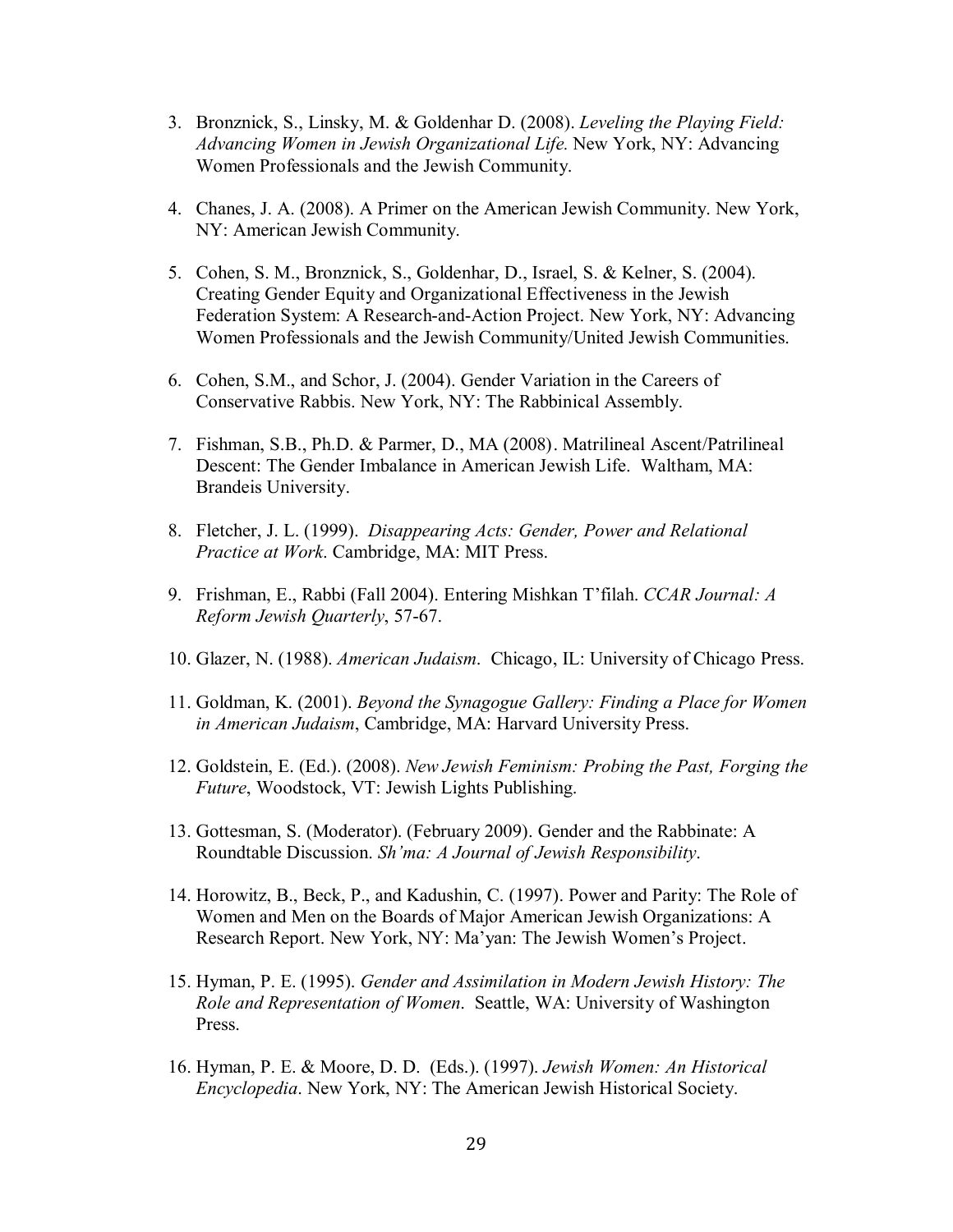- 17. Hyman, P.D. & Ofer, D. (Eds.). (2006). *Jewish Women: A Comprehensive Historical Encyclopedia* (on CD-ROM). Philadelphia, PA: Jewish Publication Society.
- 18. Jacobs, J. (2008). Bread, Roses and Chutzpah. In E. Goldstein (Ed.), *New Jewish Feminism: Probing the Past, Forging the Future* (pp. 356-368). Woodstock, VT: Jewish Lights Publishing.
- 19. Lavie, A. (Ed.). (2008). *A Jewish Woman's Prayer Book*. New York, NY: Spiegel & Grau/Random House.
- 20. Nadell, Pamela. *Women Who Would Be Rabbis: A History of Women's Ordination 18891985*. Boston: Beacon Press, 1998.
- 21. Nadell, P.S. & Sarna, J.D. (Eds.) (2001). *Women and American Judaism: Historical Perspectives*. Waltham, MA: Brandeis University Press.
- 22. Plaskow, J. (1990). *Standing Again at Sinai: Judaism from a Feminist Perspective*. New York, NY: Harper & Row.
- 23. Prell, R.E. (Ed.). (2007). *Women Remaking American Judaism*. Detroit, MI: Wayne State University Press.
- 24. Rogow, F. (1993). *Gone to Another Meeting: The National Council of Jewish Women, 1893-1993*. Tuscaloosa, AL: University of Alabama Press.
- 25. Sarna, J.D. (2005). *American Judaism: A History*. New Haven, CT: Yale University Press.
- 26. Schwartz-Sternoff, N. & Skolnick Einhorn, D. (Winter/Spring 2009). Addressing the Invitations: Are Jewish Women on the List? *Journal of Jewish Communal Service*, Vol. 84, No. 1/2, 62-70.
- 27. Sorin, G. (1985). *The Prophetic Minority: American Jewish Immigrant Radicals: 1880-1920*. Bloomington, IN: Indiana University Press.